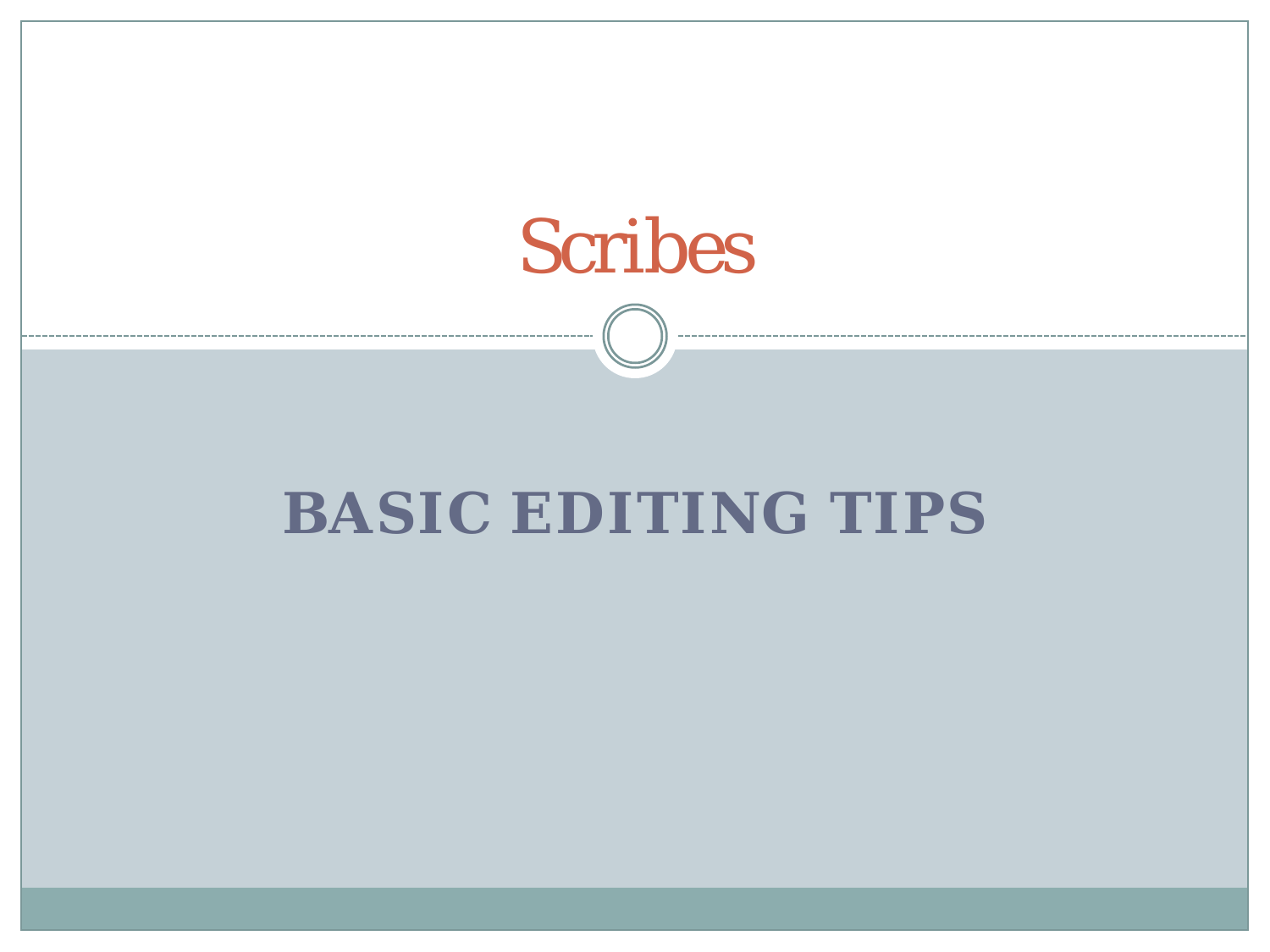#### **Objectives**

- Transitions in Legal Writing
- Effective Sentences
- Punctuation/Grammar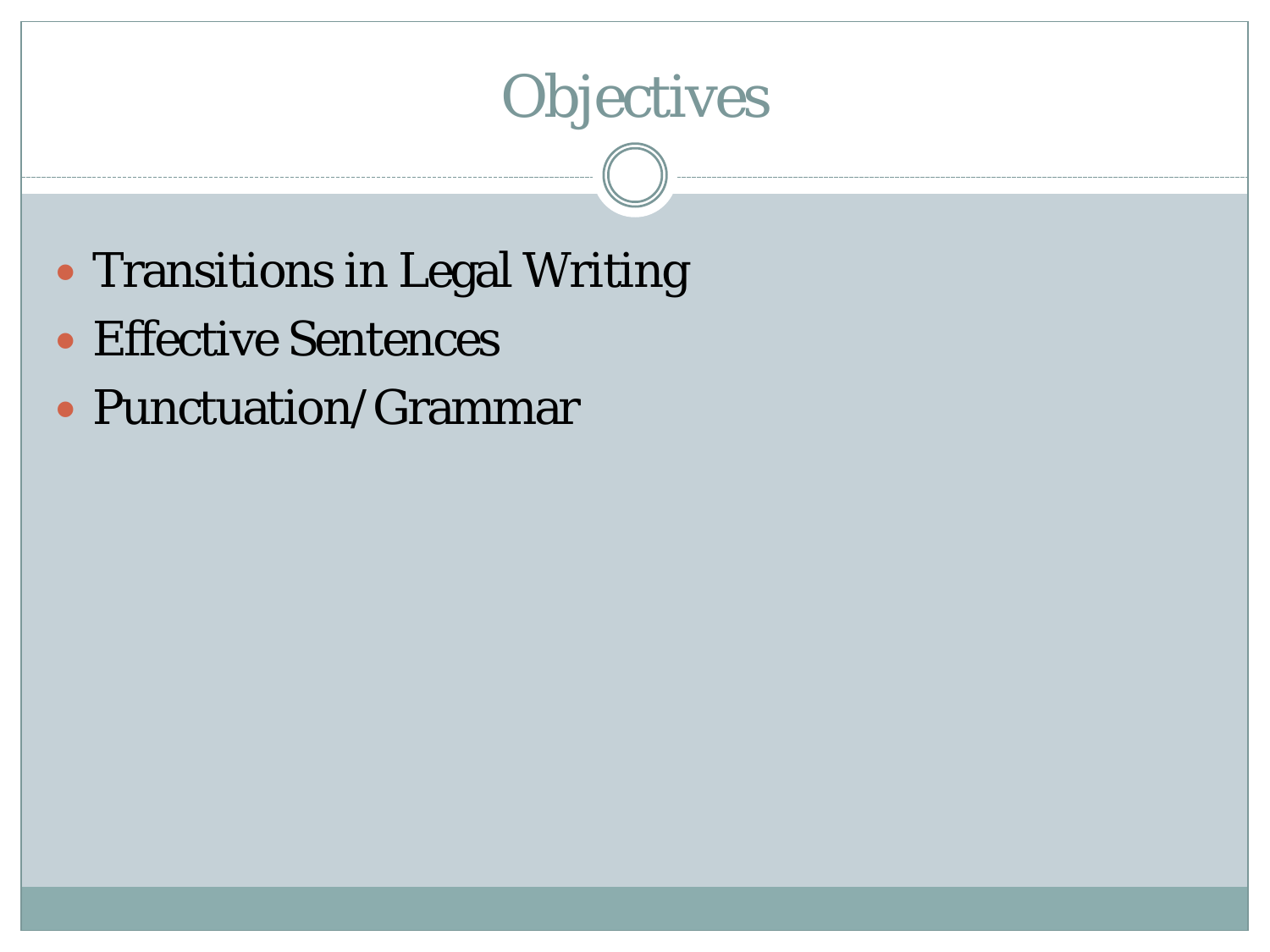- However (used in the middle of the sentence): The home was sold, however, before the party's inquiry.
- Therefore: Therefore, this Court should grant the Plaintiff's motion for summary judgment.
- Consequently: Consequently, the Defendant failed to meet his burden of proof.
- Conversely: Conversely, the Plaintiff lacked the requisite consent required to act.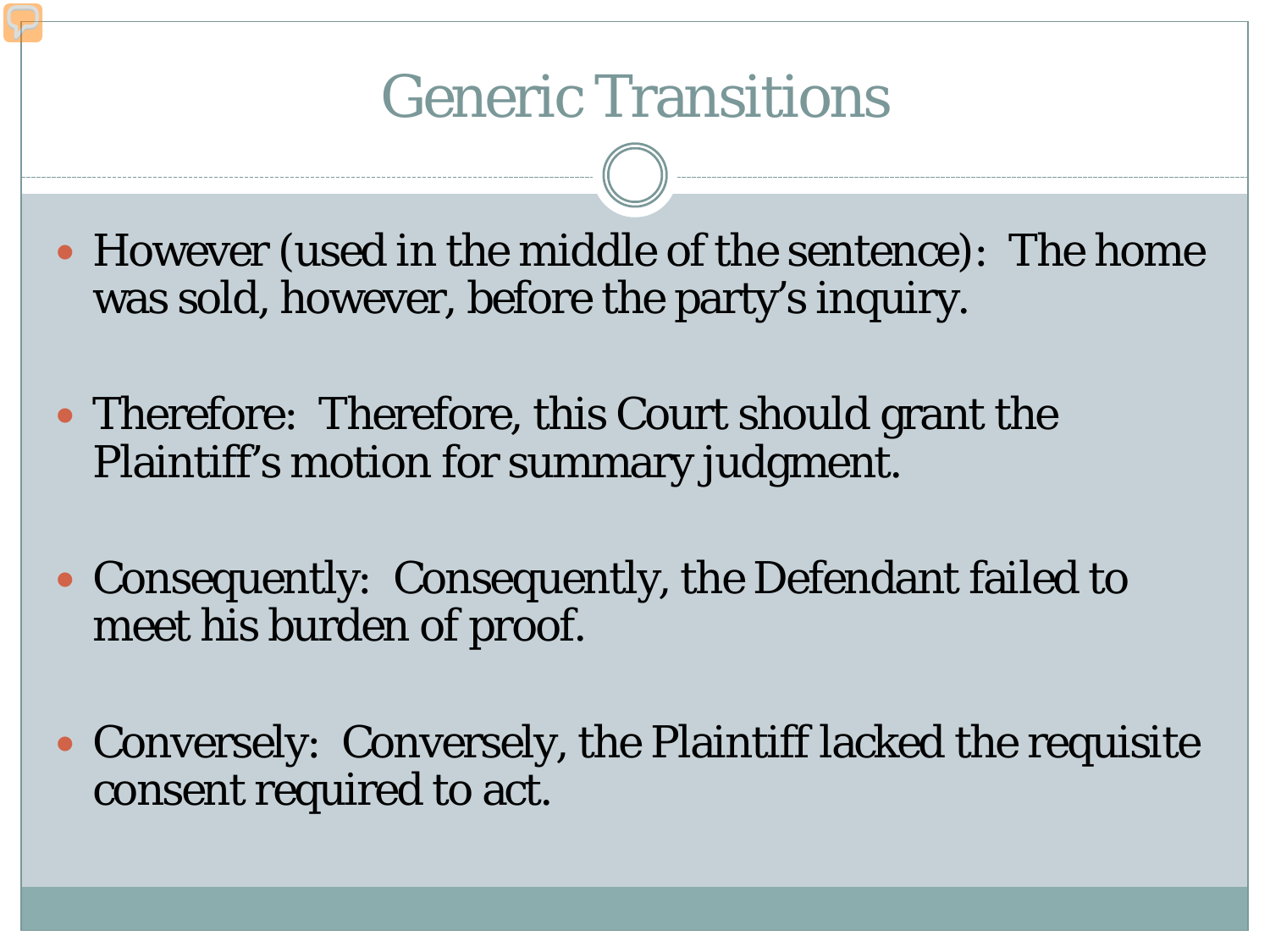#### Generic Transitions

- To be sure, the Court must evaluate whether the Plaintiff acted in good faith.
- To that end, this Court has construed the statute liberally.
- But, here, the Plaintiff failed to notify the Defendant prior to the contract execution.
- Yet, the Defendant's expert lacks the requisite qualifications.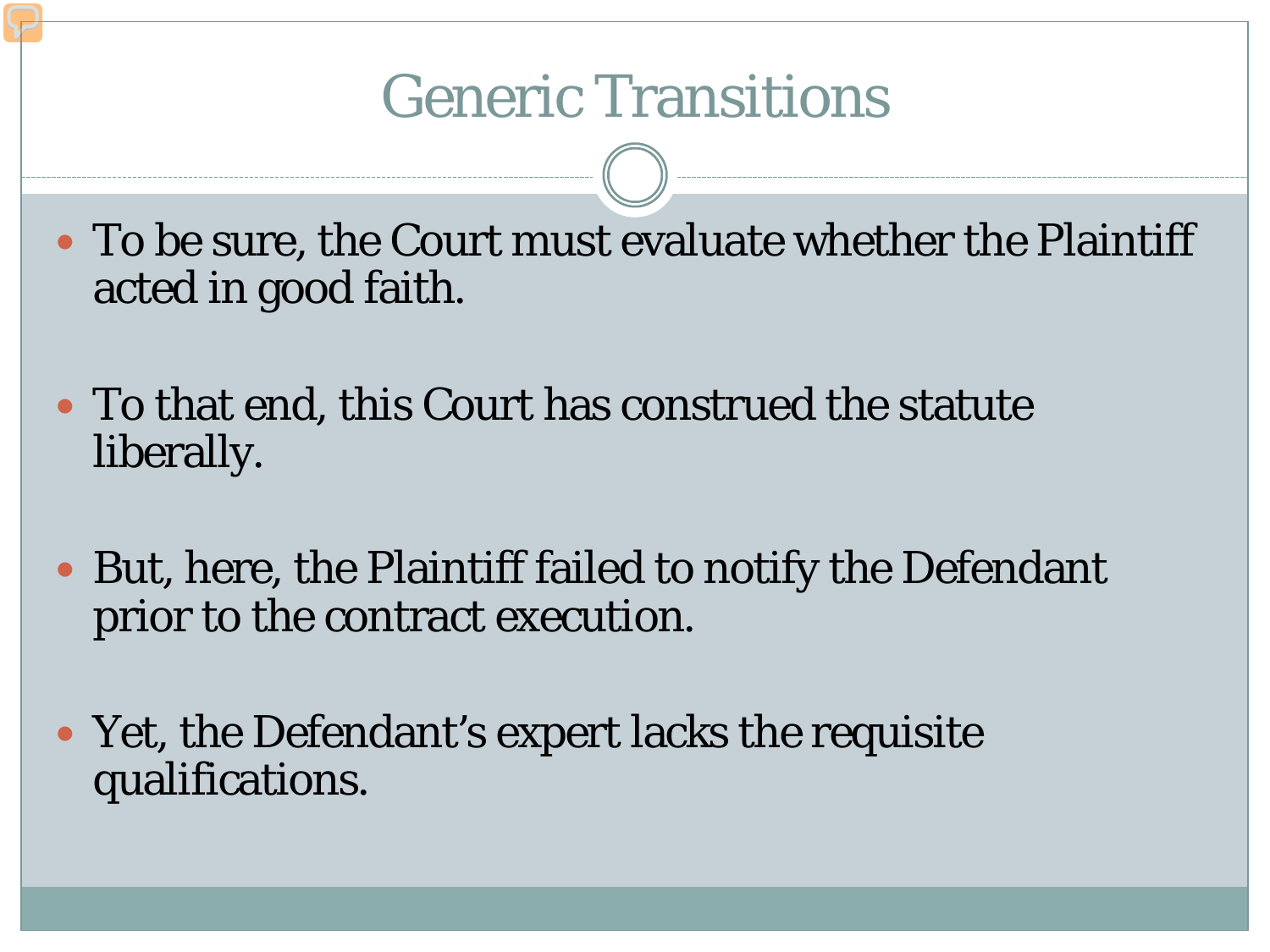## Orienting Transitions

- Provide context
- At 2:00 a.m. on January 1, 2012, Jacob Smith was arrested and charged with reckless driving.
- In *Bugger,* the court found that the petition was lacking.
- In the case at hand, there is no indication that the defendant intended to deceive the plaintiff.
- From the bank's perspective, granting a second loan would be risky.
- Over the last twenty years, courts have realized that exceptions were necessary.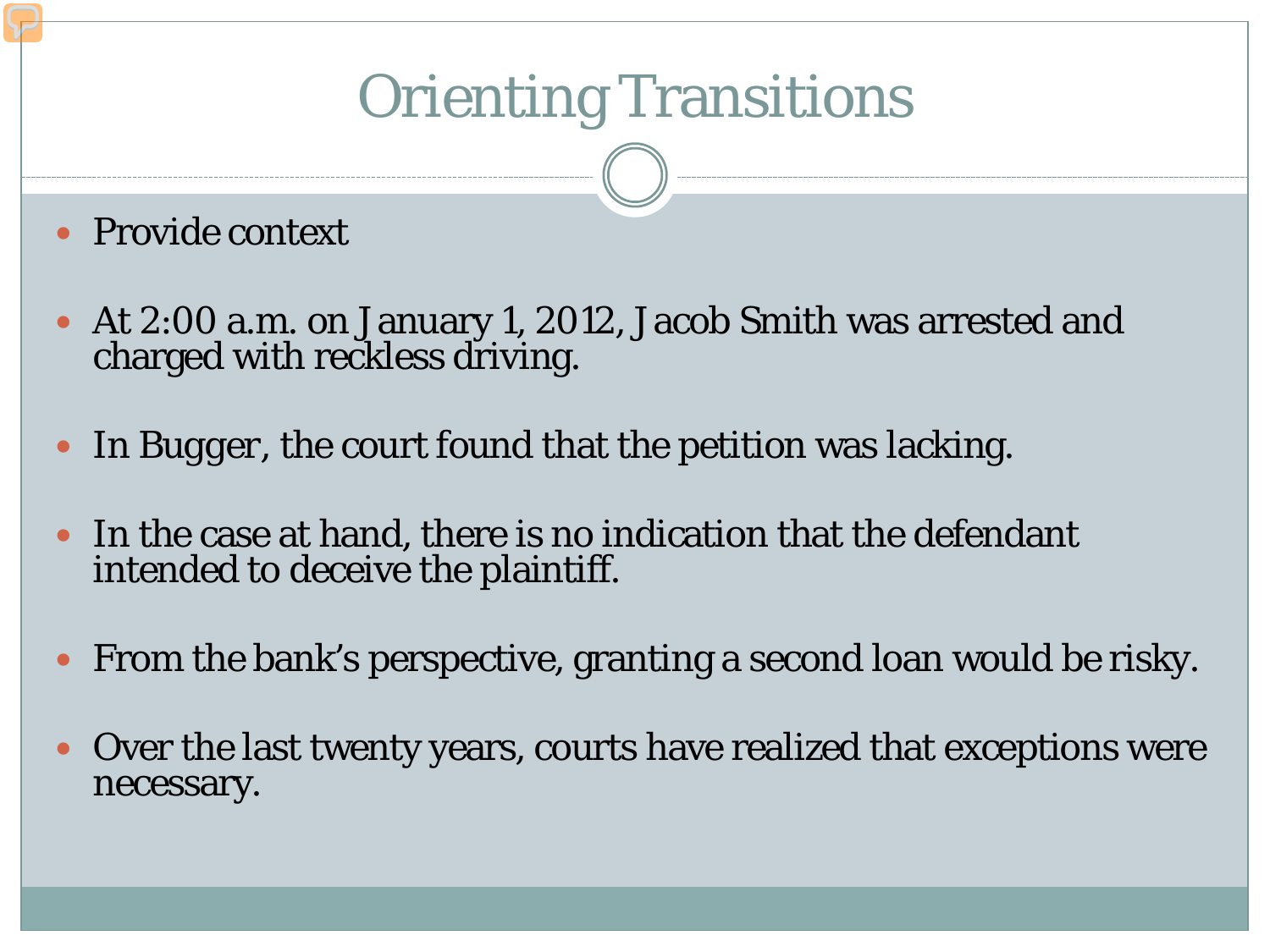## Old and New Information

- While courts have traditionally held that parol evidence is inadmissible, certain exceptions do apply.
- Prior to 2005, no legislation existed regarding governmental waiver of immunity when contracting for goods or services.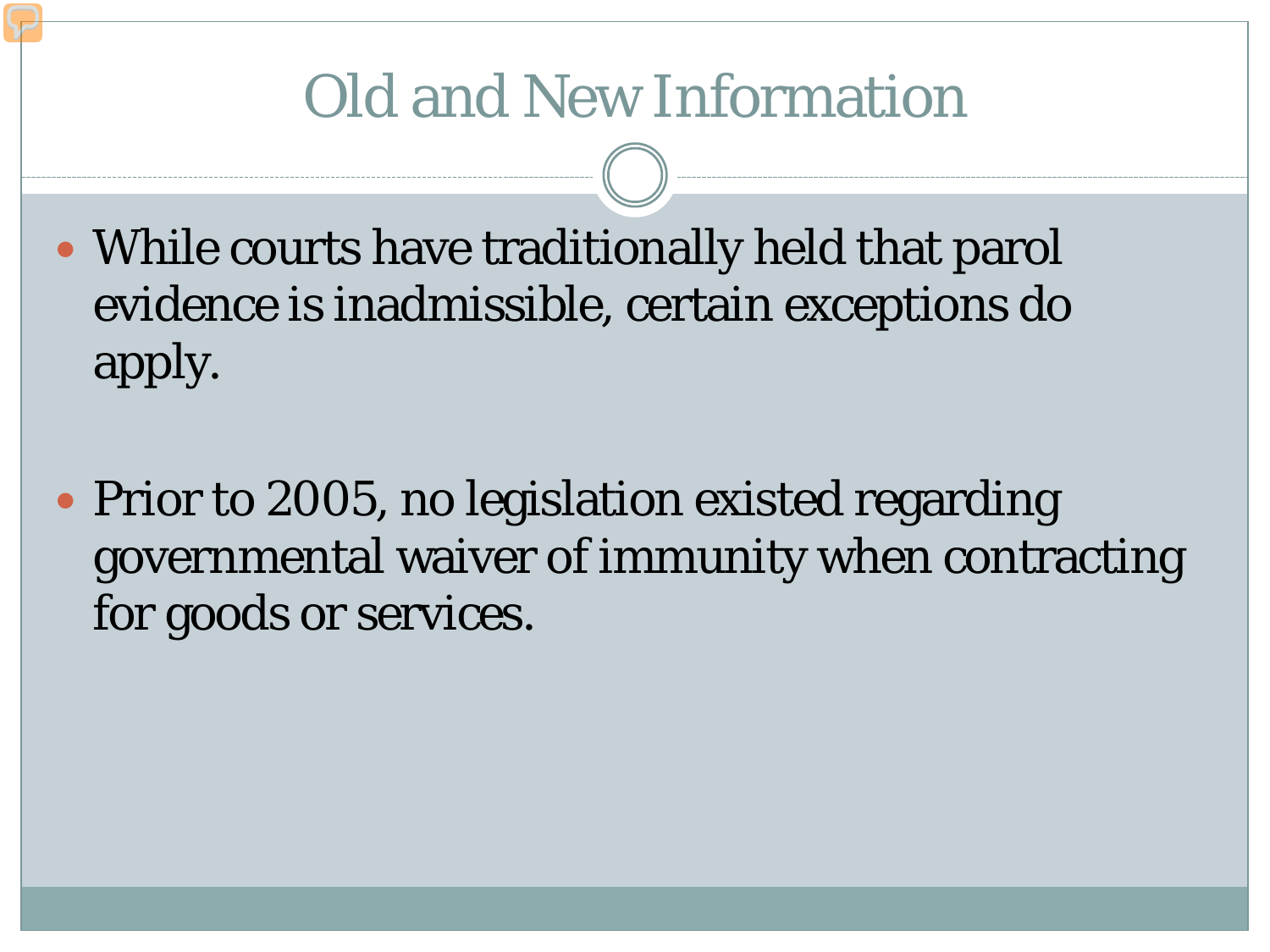#### Effective Sentences

• The problem with legal writing:

"There are two things wrong with most legal writing. One is style. The other is content." -- Fred Roddell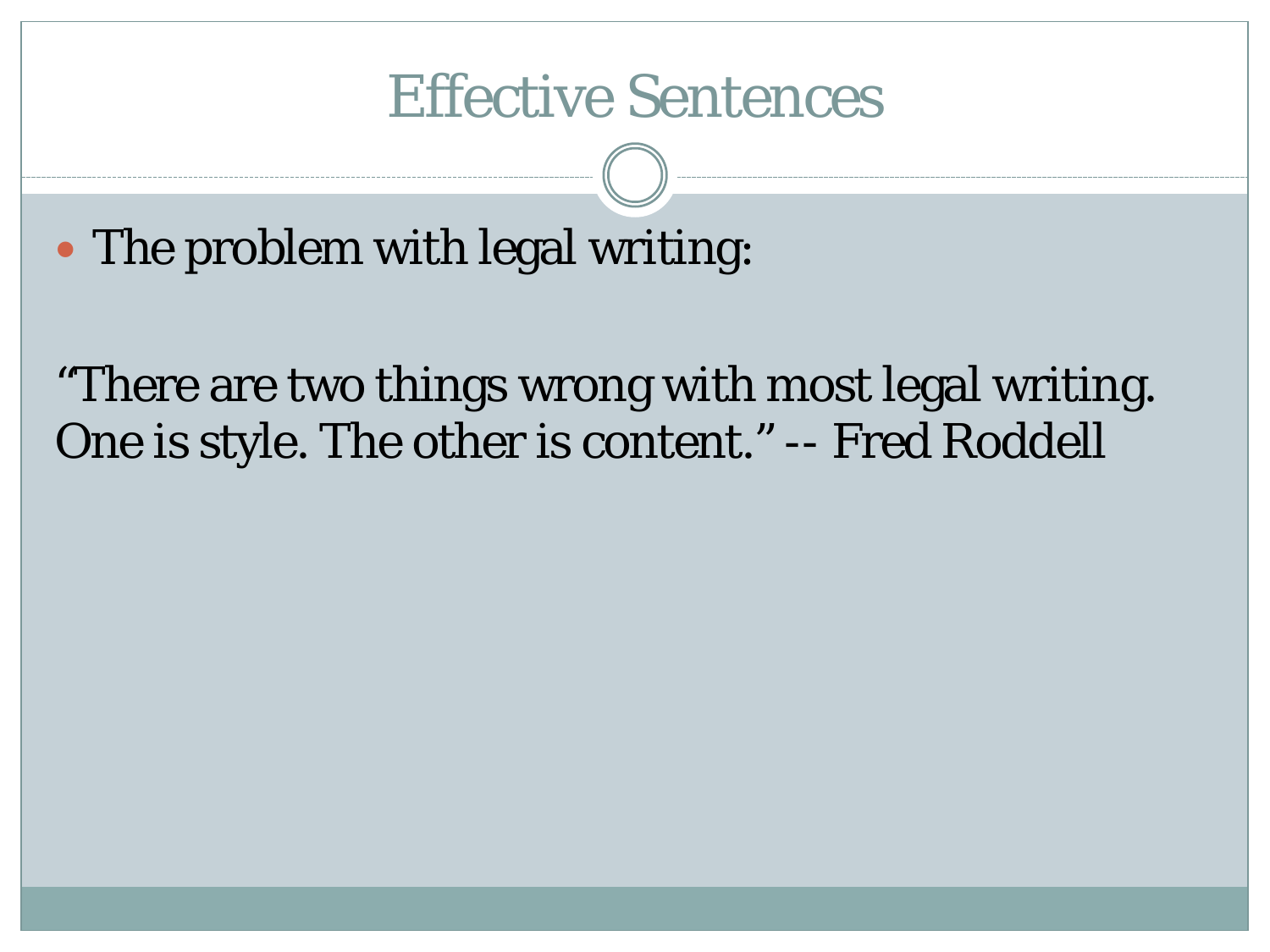#### Active v. Passive Voice

• The summons was left by the marshal. (passive)

• The marshal left the summons. (active)

 A complaint was filed by the plaintiffs in the Superior Court of Chavez County (passive).

 The plaintiff filed a complaint in the Superior Court of Chavez County (active).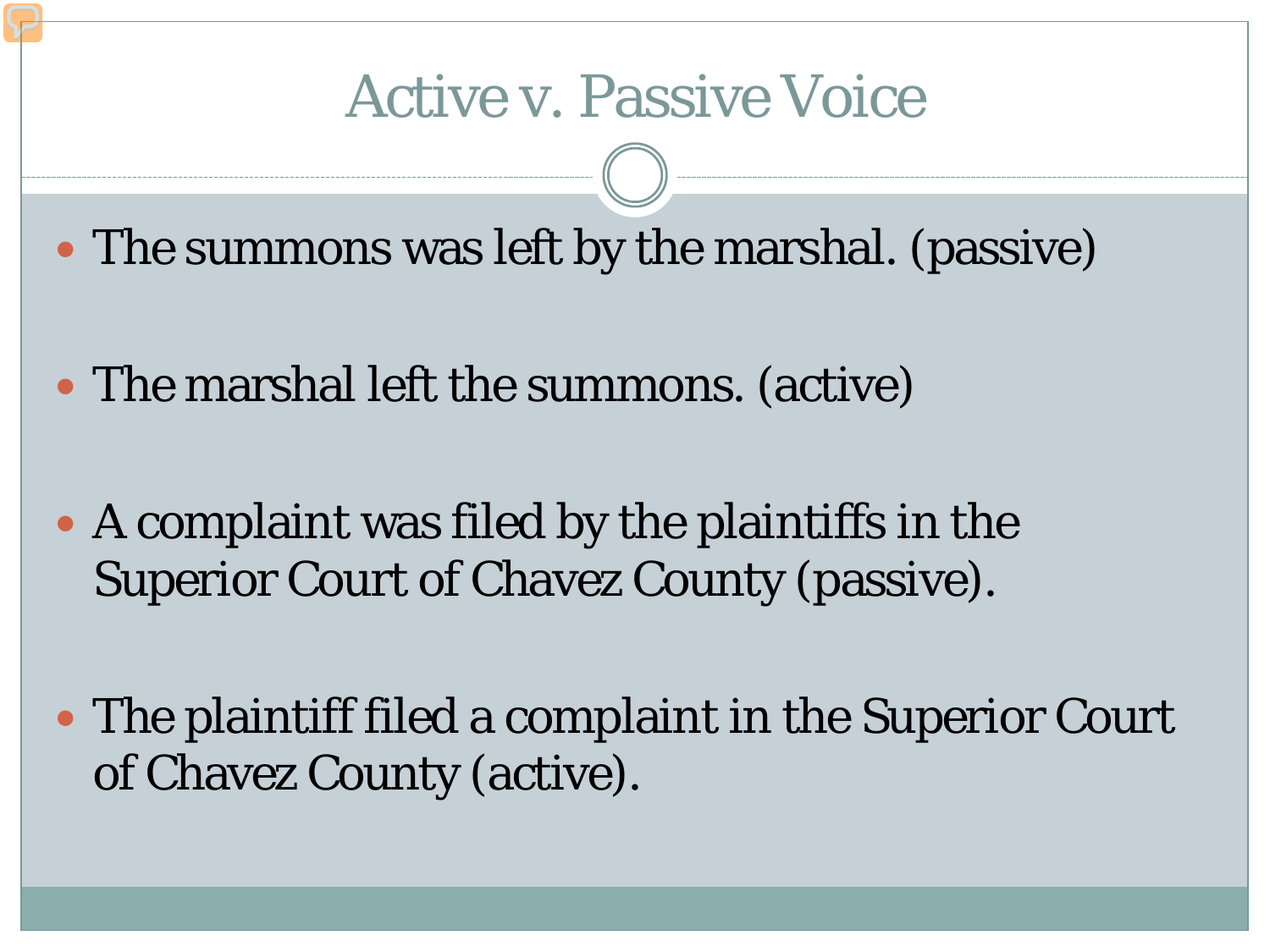#### Four Line Rule

If your sentence goes beyond four lines, break it up.

- Try to keep your sentences to 2-3 lines, but never go over four lines.
- If you have more than two parts, consider breaking it up.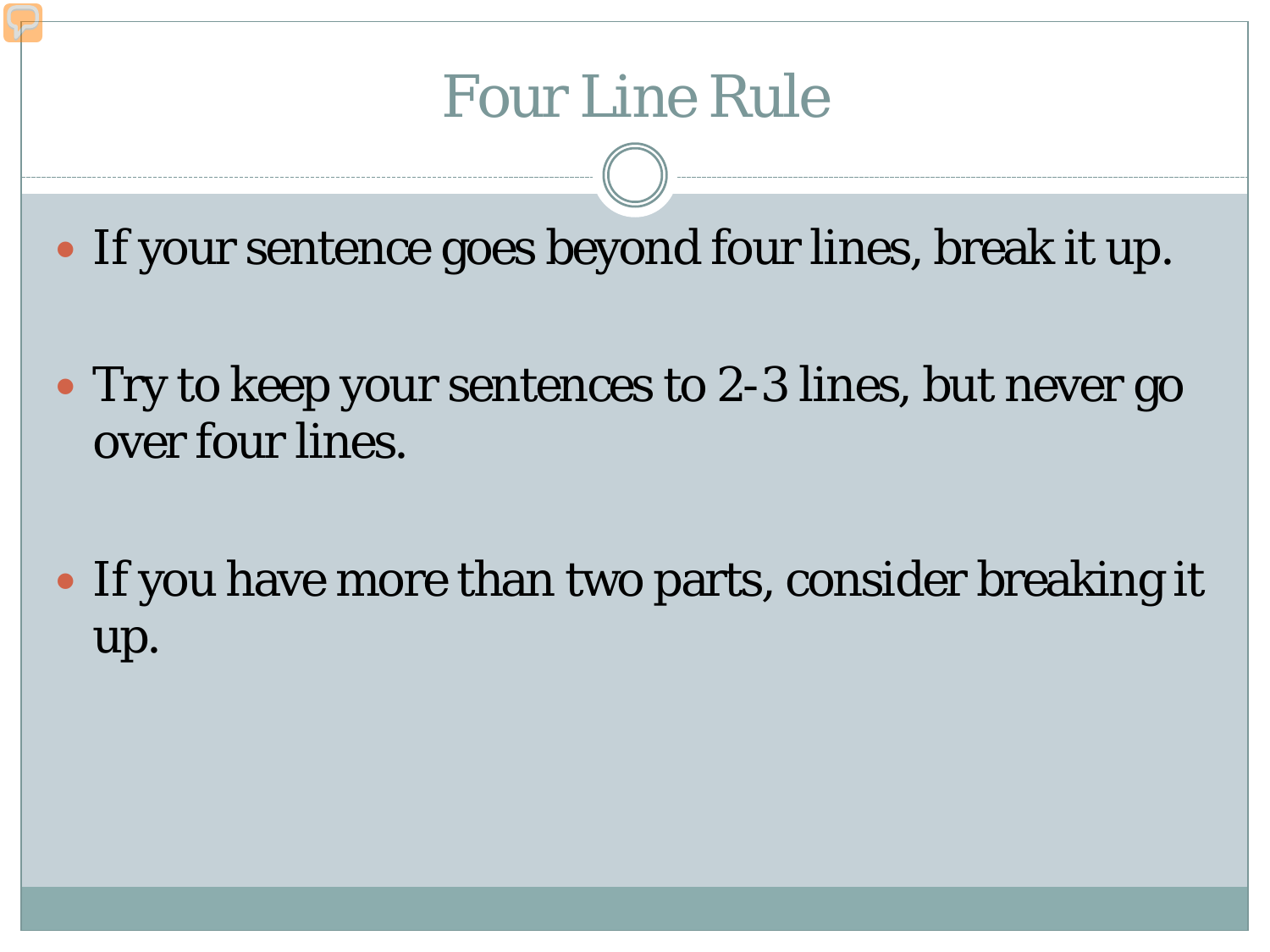#### Use Fewer Words

- The plaintiff filed a motion for summary judgment. • Correct: The plaintiff moved for summary judgment.
- The man devised and bequeathed his estate to his wife.
- Correct: The man gifted his estate to his wife.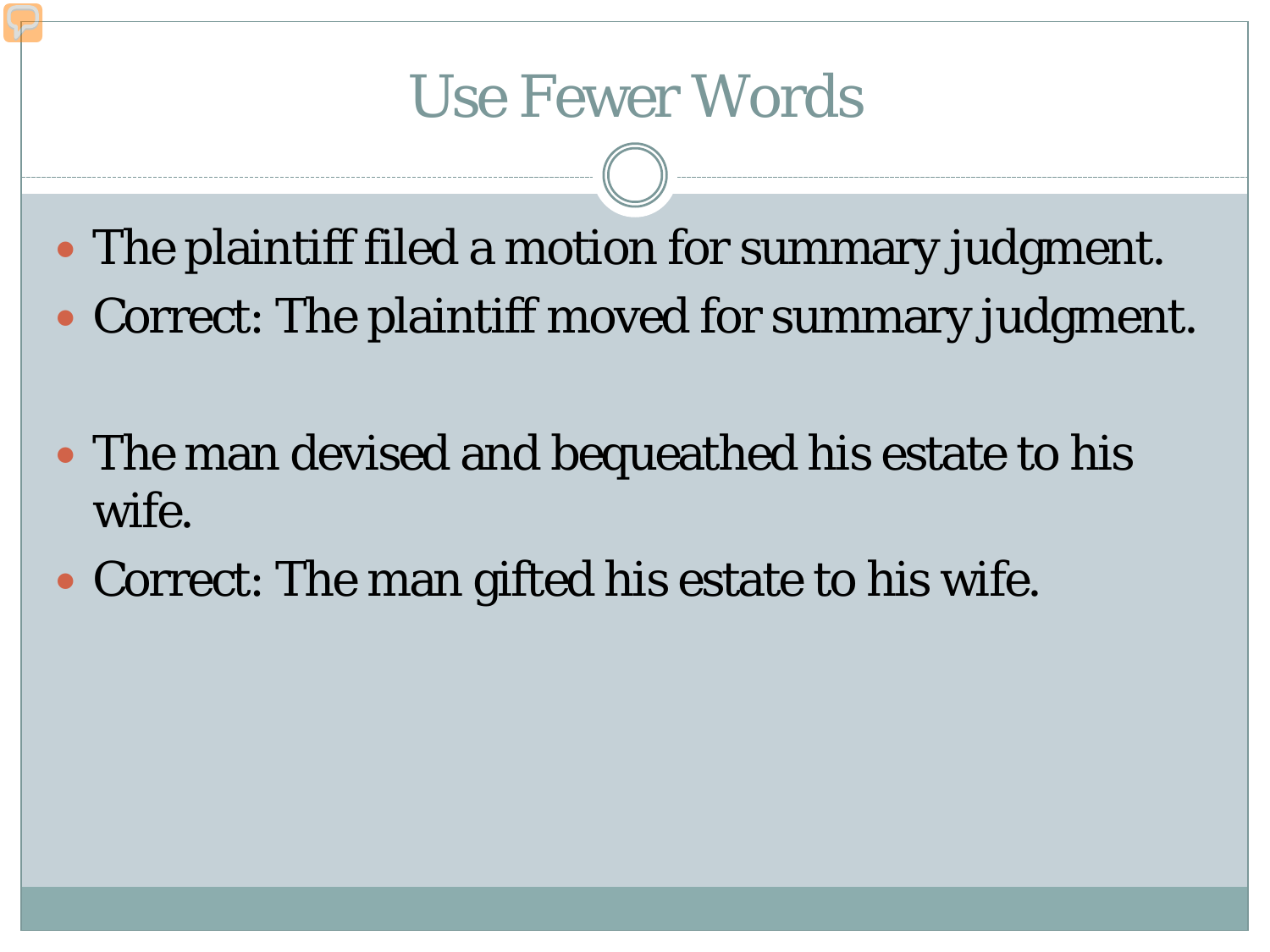#### Avoid Unnecessary Preambles

- "It is important to note that"
- "It is significant that"
- "It is interesting"
- "The court may recall that"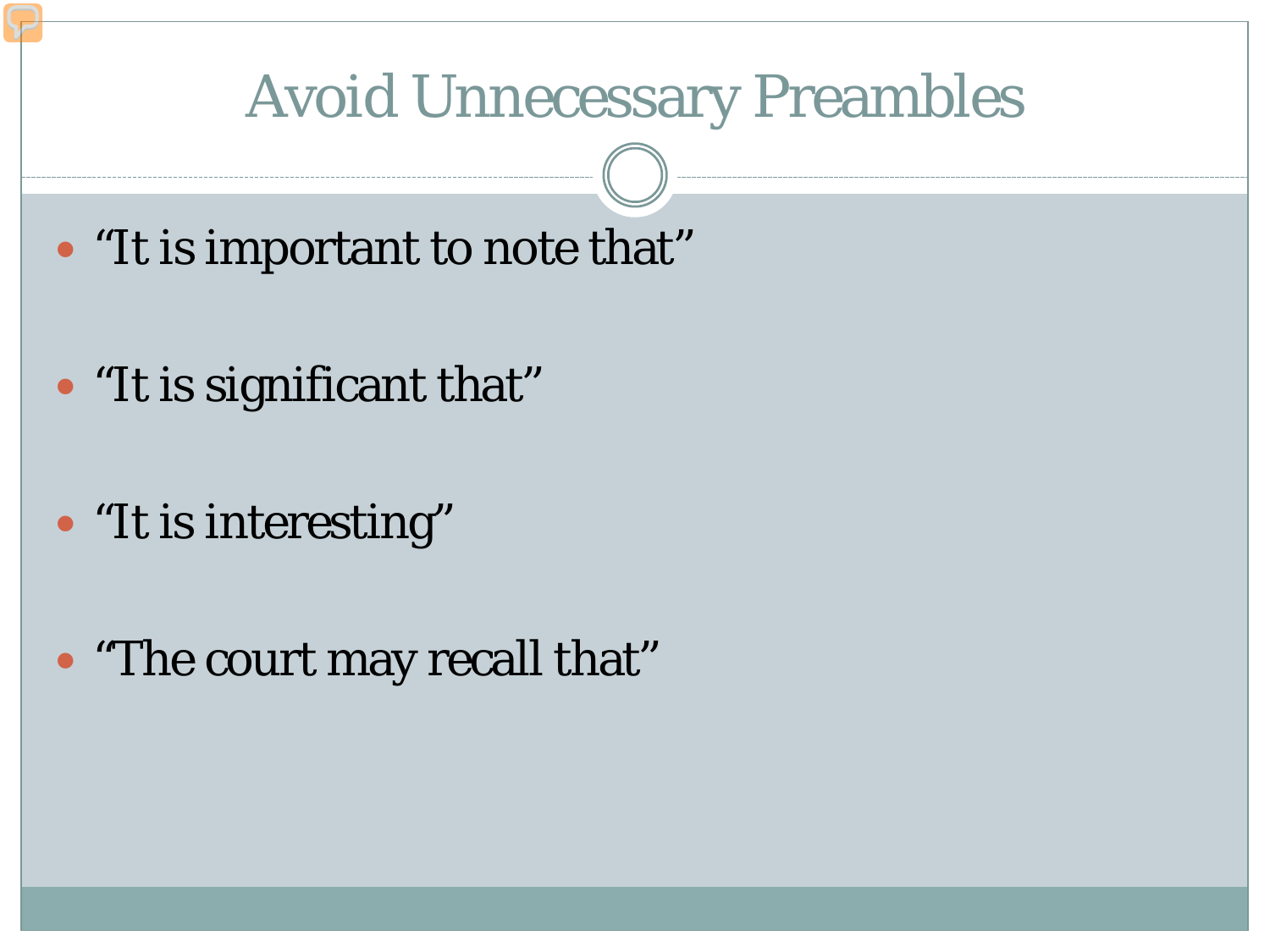## Get Rid of Legalese

- Here comes
- Hereinafter
- Aforesaid
- Whereas
- Hereby
- Wherefore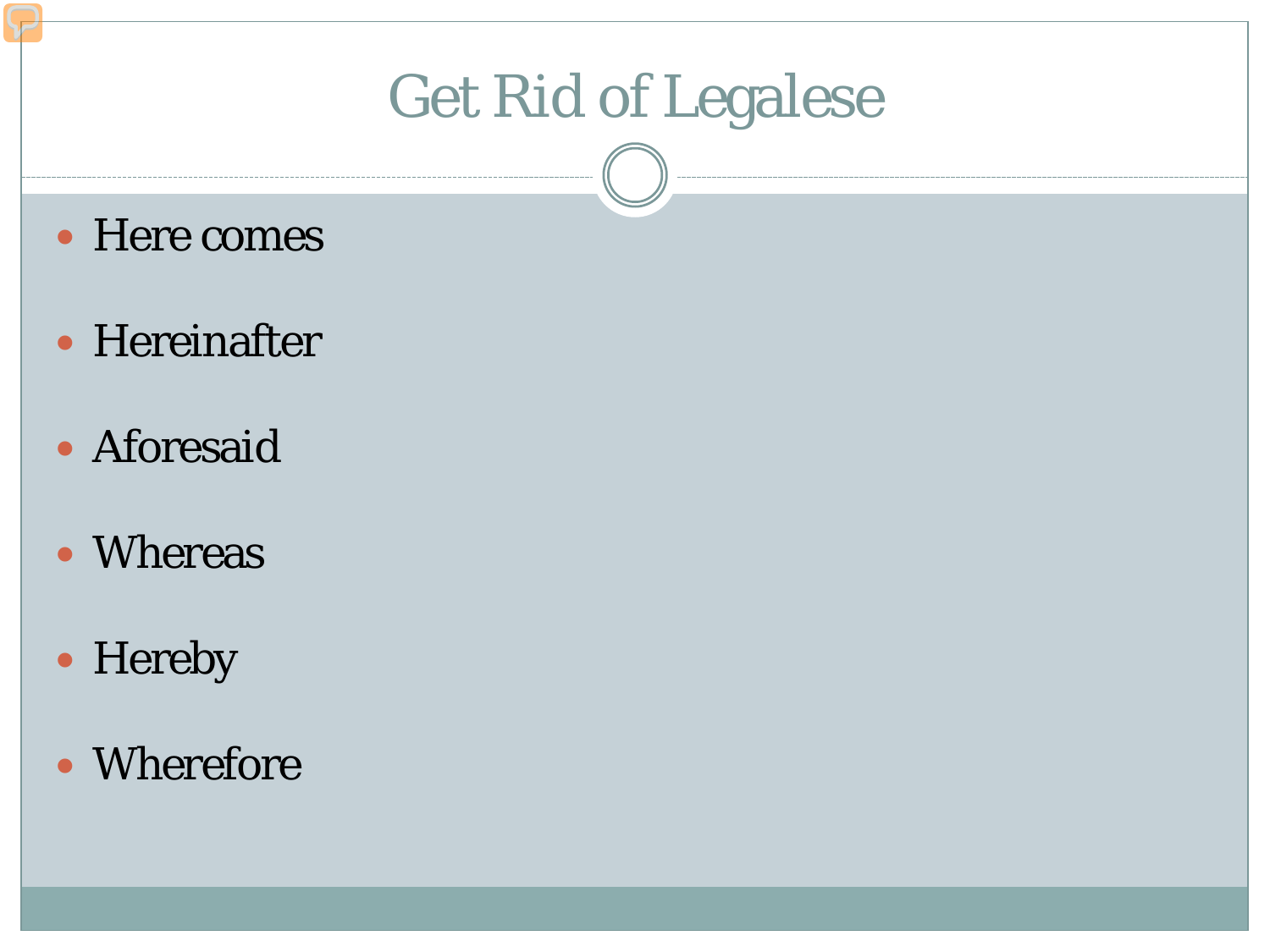#### Avoid Needless Offenses

- Use gender neutral terms… period.
- Avoid references to personal characteristics (size, race, religion)
- If necessary to the matter, use the person as the noun and the reference as the adjective. A "gay man" or a "deaf woman." Rather than a "Jew."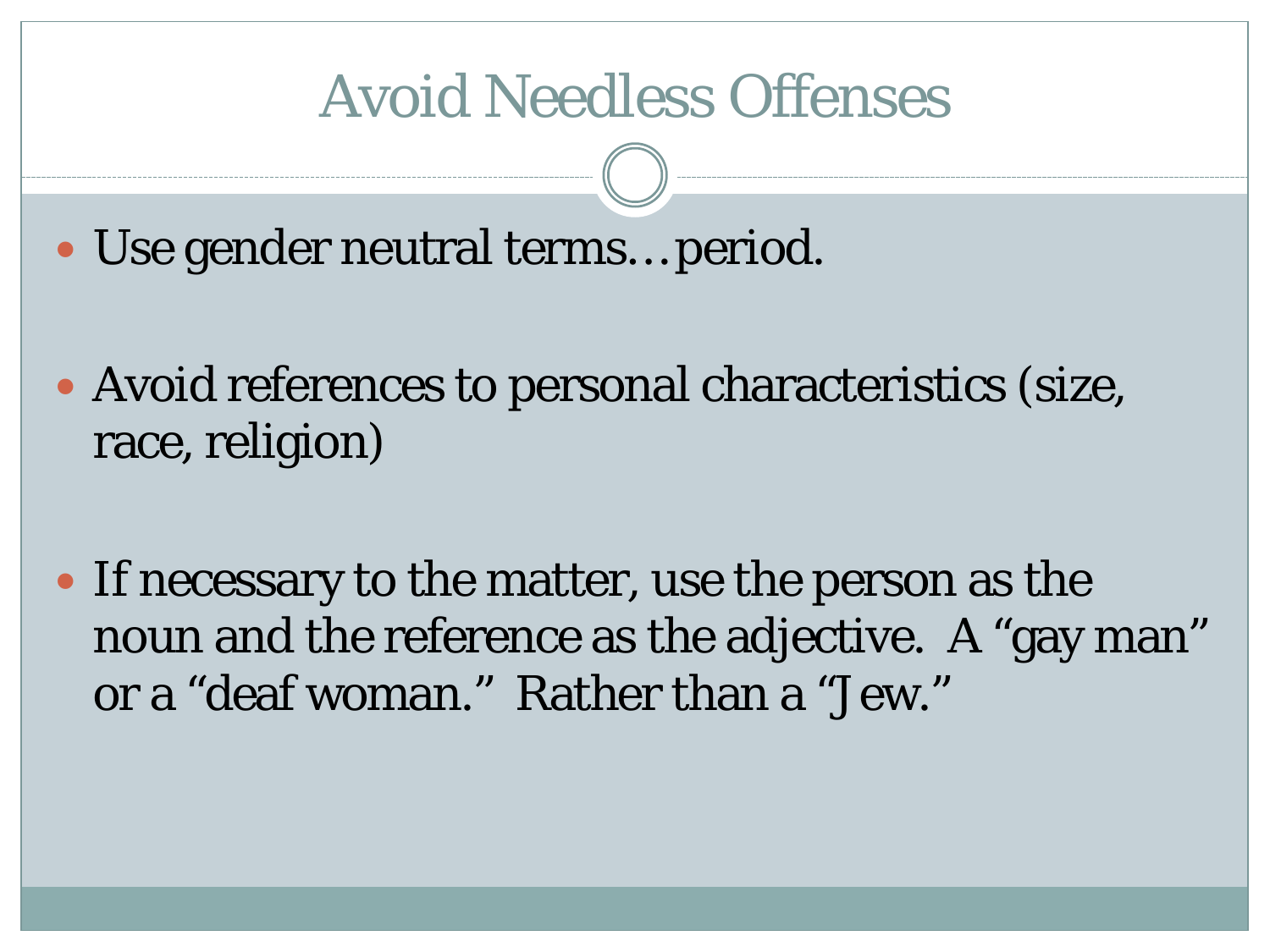# Clearly

• Never use the word "clearly."

- If it was absolutely clear, then the court would not need to hear from you.
- Wrong: Clearly, Bayer breached the agreement by failing to pay.
- Better: Bayer failed to pay for the services as agreed.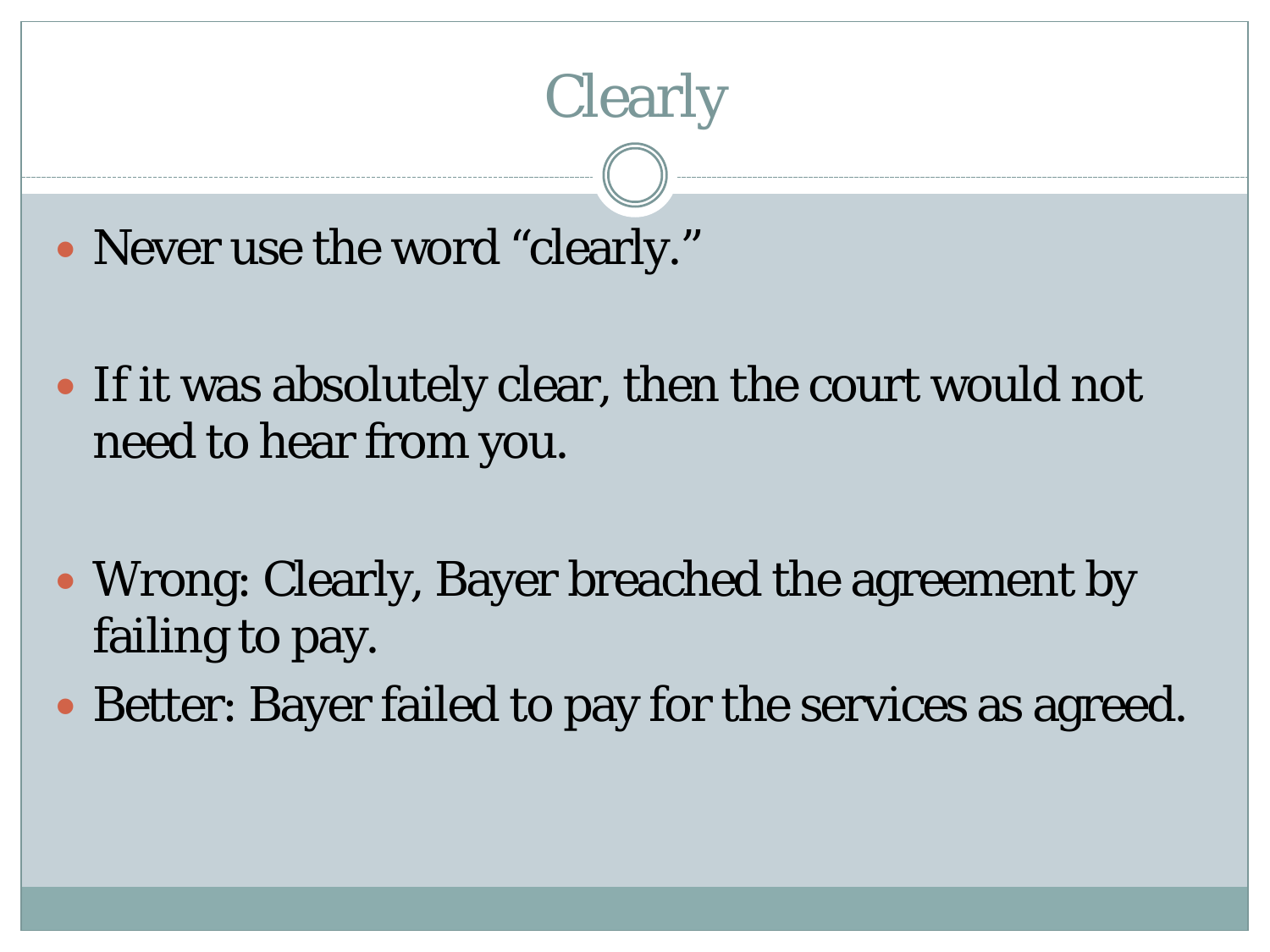## Words & Phrases

- In order to
- At this point in time
- In the case at bar
- Until such time as
- Whether or not
- During the month of May
- Make an examination of
- Makes mention of
- To
- Now
- Here
- Until
- Whether
- In May
- Examine
- Mentions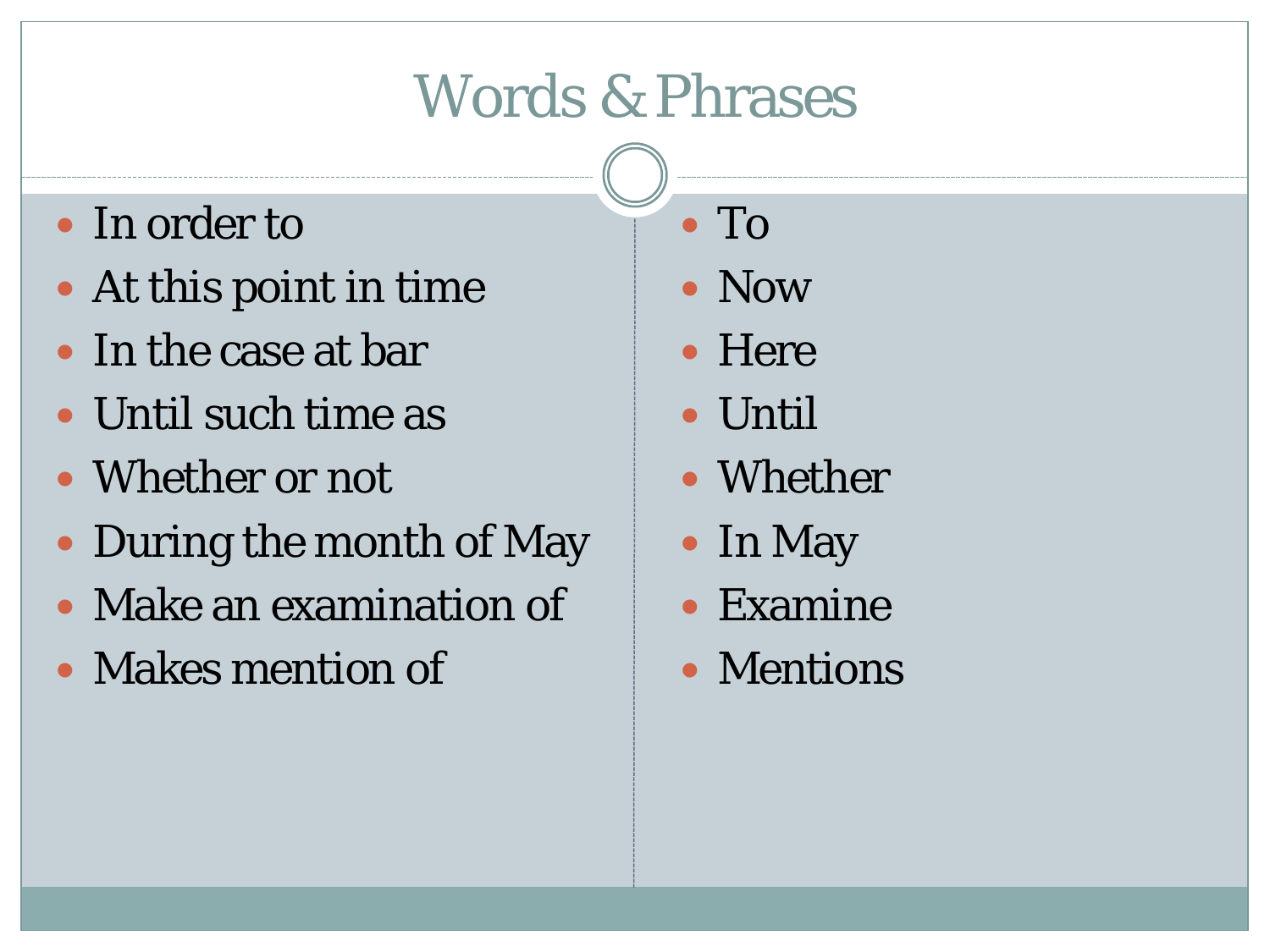## Words & Phrases

- Reveal the identity of
- With regard to
- Performed a search on
- Is violative of
- Effectuate
- At a later date
- Each and every
- Bears a significant resemblance
- Identify
- About
- Searched
- Violates
- Cause
- Later
- Either one
- Resembles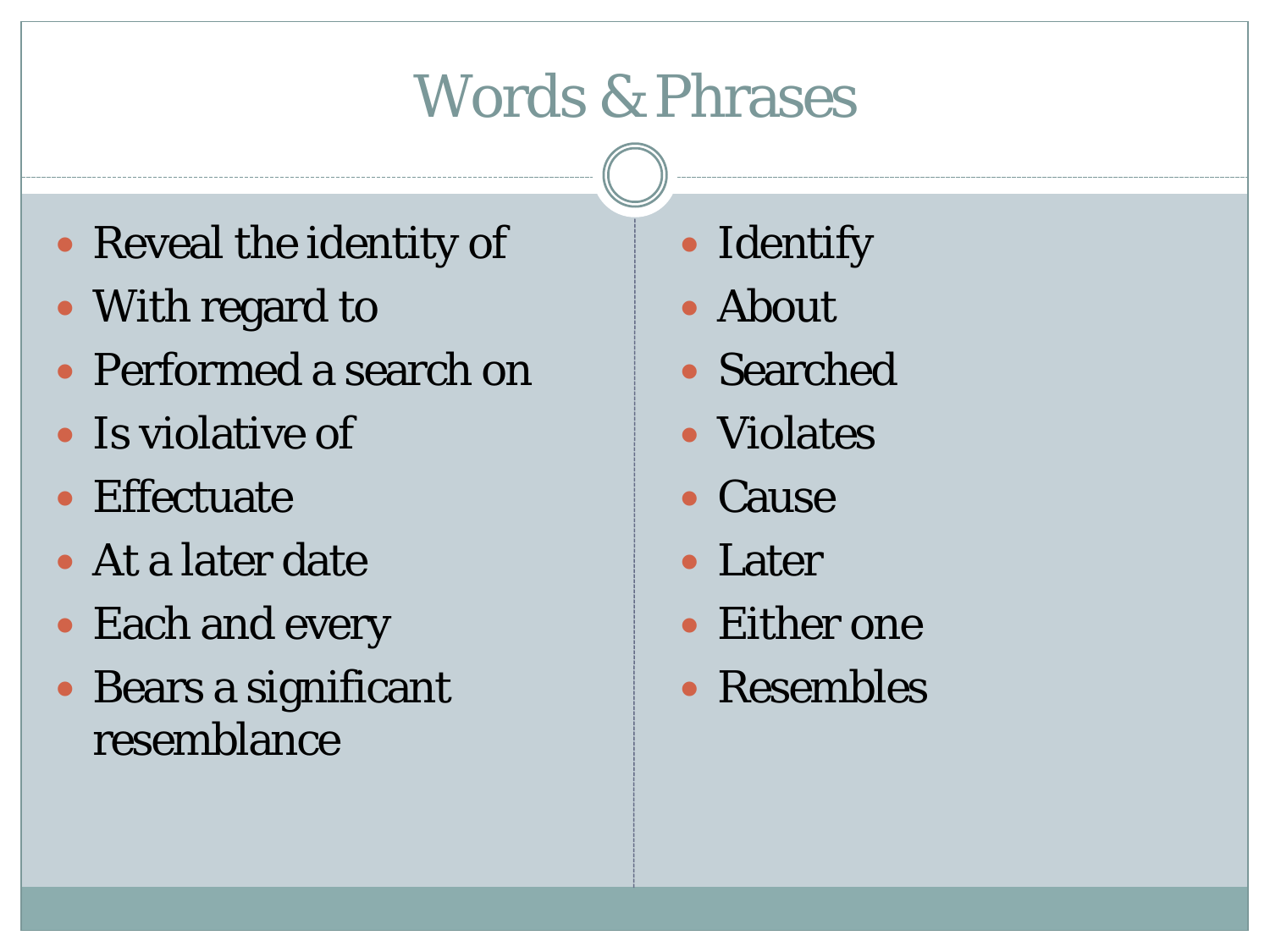#### Other Considerations

 Use one space between sentences (generally unless otherwise instructed).

• Use long quotes sparingly as long blocks are often not read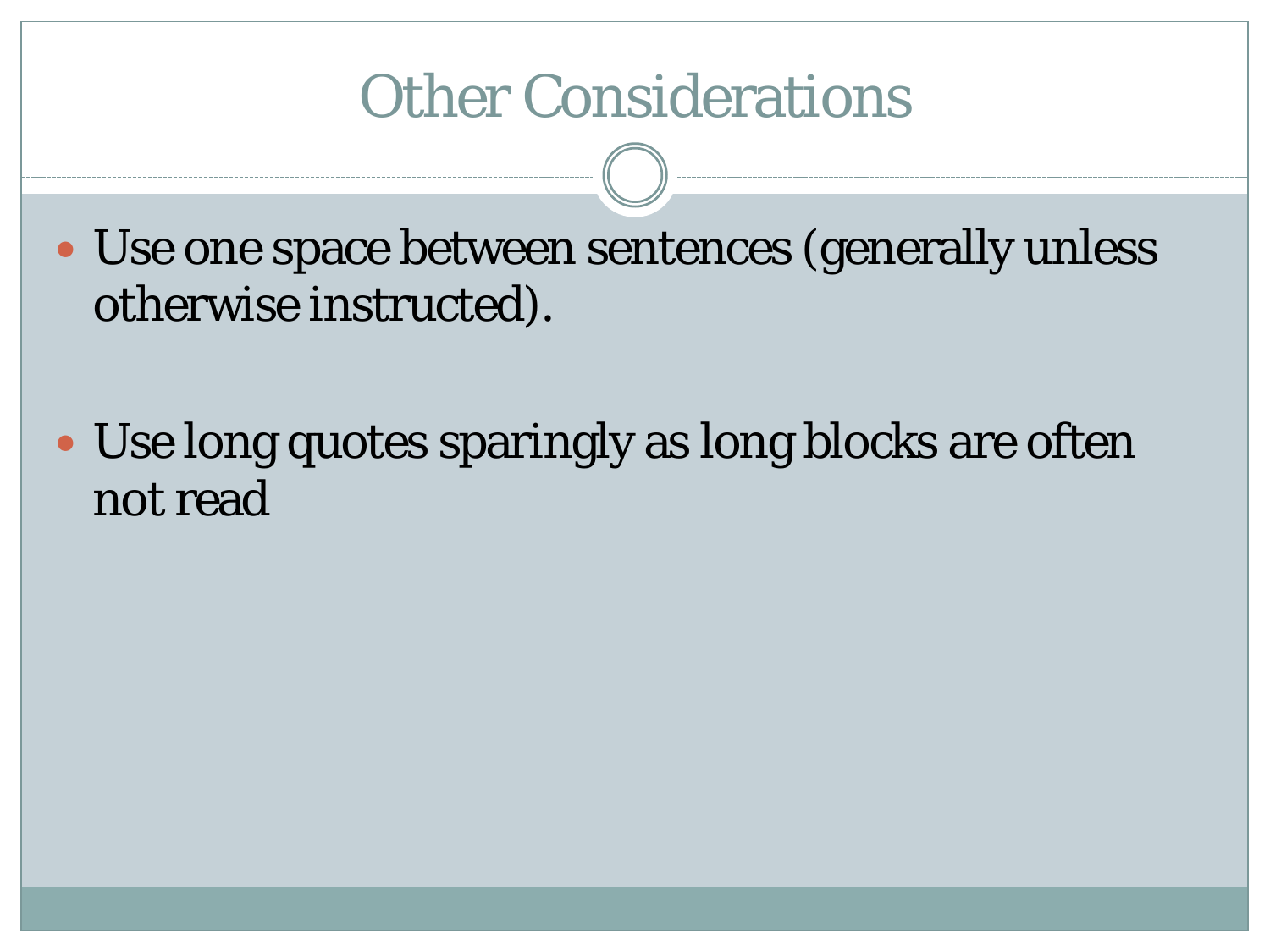#### **Objectives**

#### Grammar & Punctuation

# LET'S EAT GRANDMA.<br>LET'S EAT, GRANDMA. COMMAS SAVE LIVES!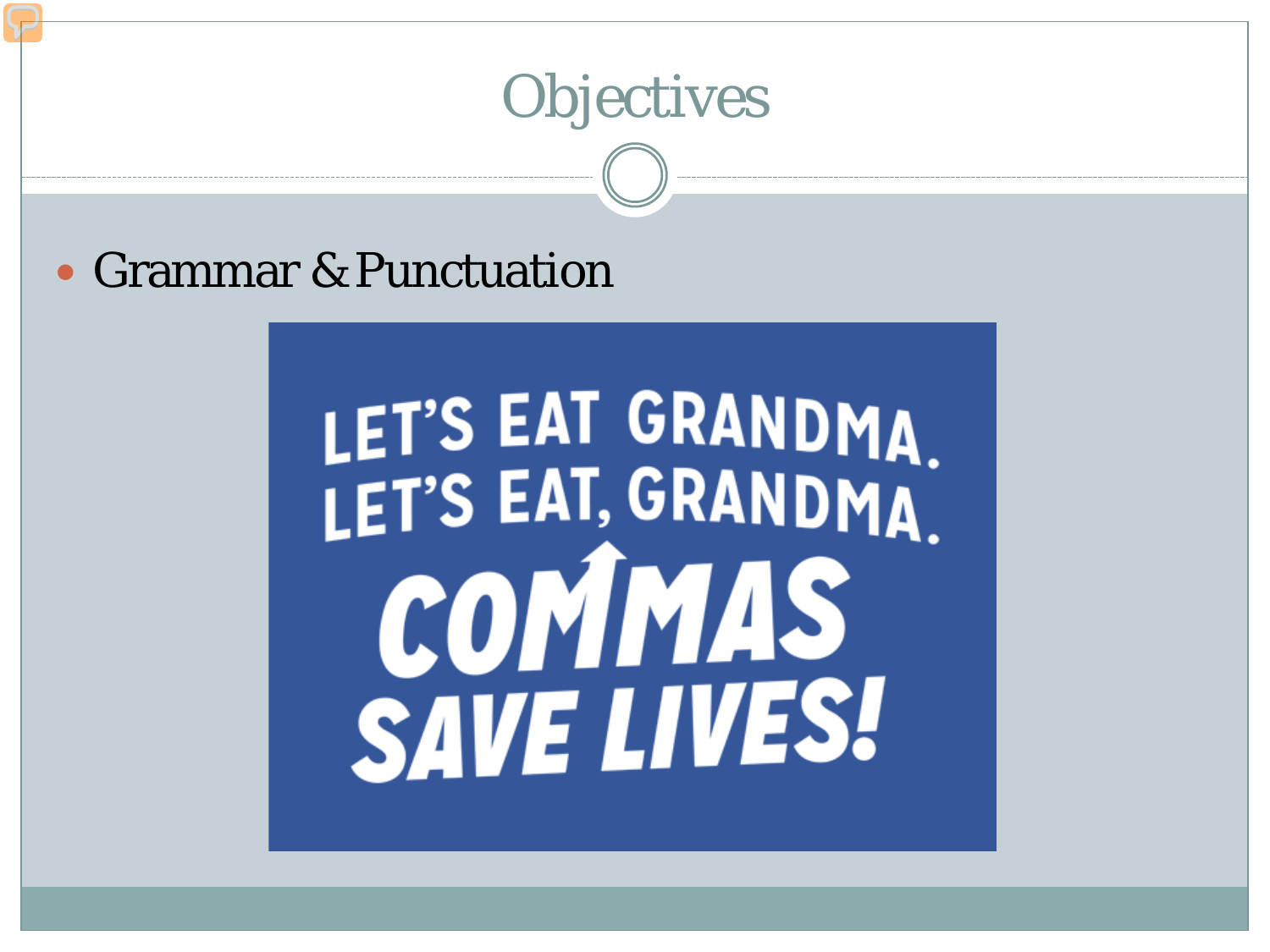#### Agreement

#### Pronoun-Antecedent Agreement

- **Rule 1:** Singular antecedents require singular pronouns: plural antecedents require plural pronouns.
	- $\times$  William MacDonald may claim that his constitutional rights were violated.
	- $\times$  William MacDonald and Grace Yessler may claim that their constitutional rights were violated.
	- $\times$  Ex: A defendant may claim that their constitutional rights were violated.
		- Fix: A defendant may claim that his constitutional rights were violated.
		- Fix: Defendants may claim that their constitutional rights were violated.
		- Fix: A defendant may claim that constitutional rights were violated.
		- Fix: A defendant may claim that his or her constitutional rights were violated.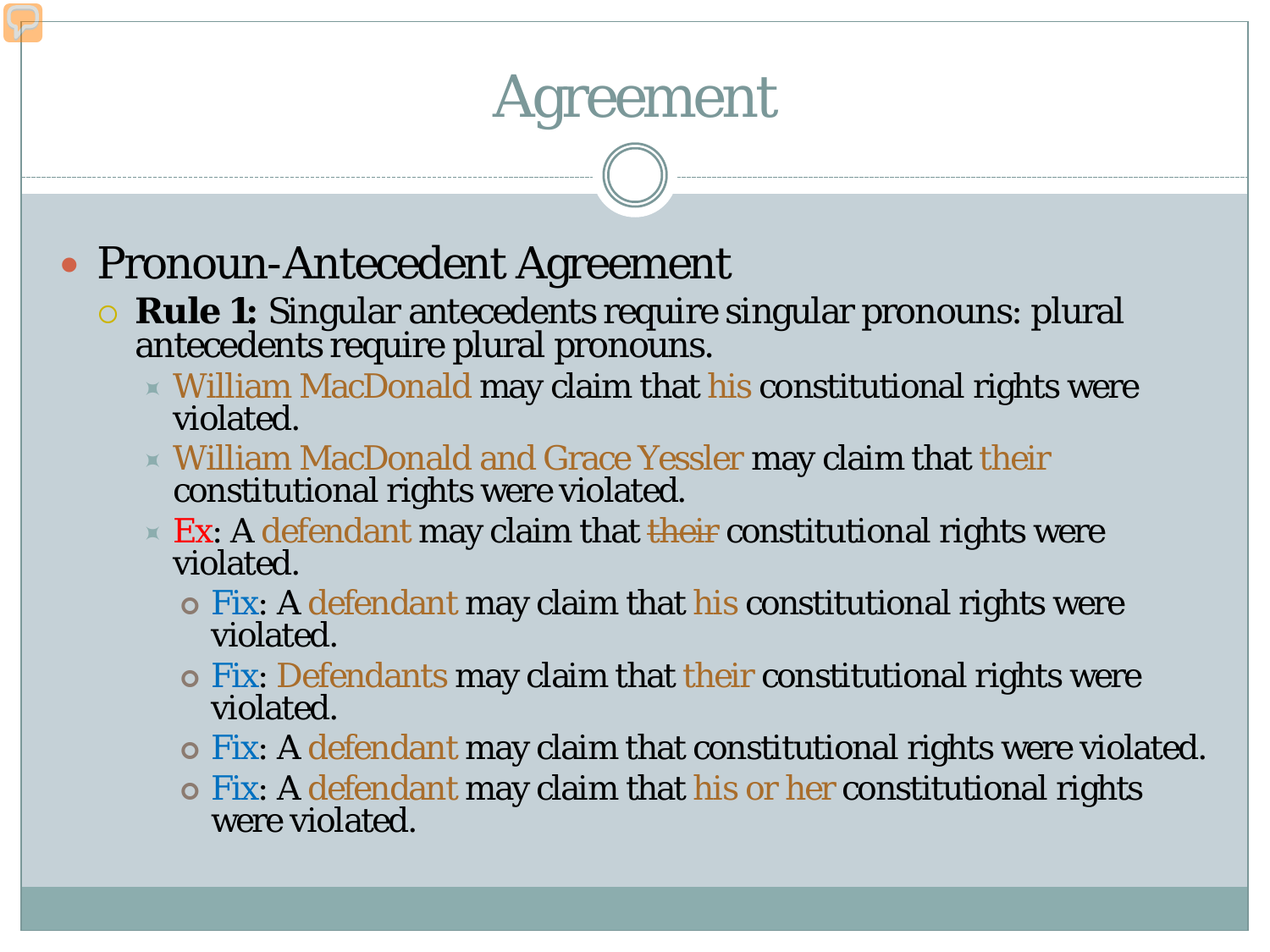#### Agreement

#### Pronoun-Antecedent Agreement

- **Rule 2:** When a pronoun refers to two or more antecedents joined by "or" or "nor," the pronoun agrees with the nearer antecedent
	- **Either David Wilson or Donald Wilson left his keys in the car.**
	- $\times$  Neither the defendant nor his brothers admit knowing where their neighbors keep items of value.
- **Rule 3:** When an indefinite pronoun is the antecedent, use the singular pronoun
	- $\times$  Anyone would have noticed that his or her license plate had been removed.
- **Rule 4:** When a collective noun is the antecedent, use a singular pronoun if you are referring to the group as one unit and a plural pronoun if you are referring to the individual members of the group
	- The jury must not be mislead about Jason Richardson's credibility when it is considering his testimony.
	- $\times$  Shopping Haven discriminated against John Adams when it failed to issue him a new credit card for an existing account.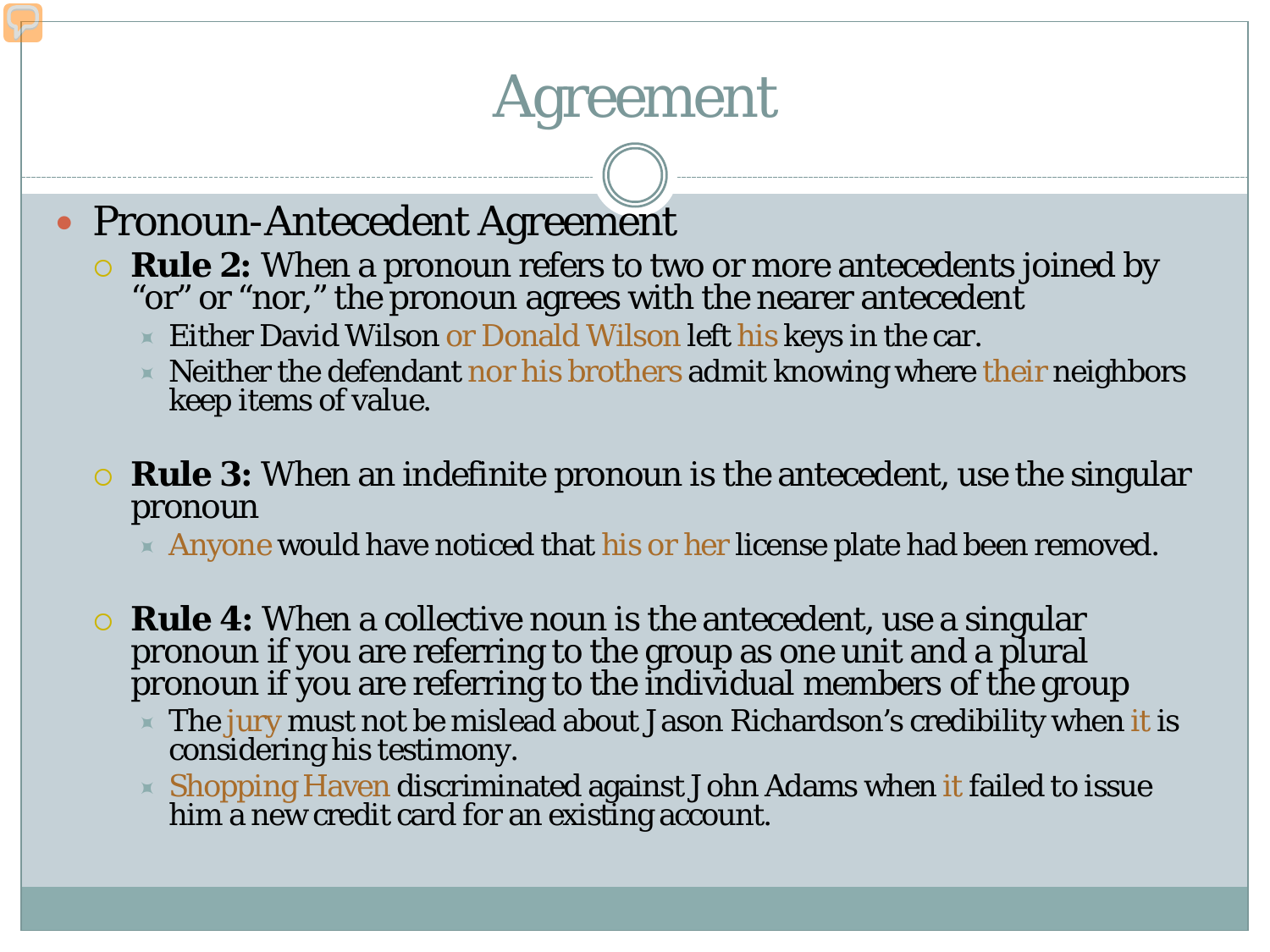- Each pronoun should clearly refer back to its antecedent
	- Ex: Officer Robert O'Malley, who arrested Howard Davis, said that he was drunk at the time.
		- Fix: Officer Robert O'Malley, who arrested Howard Davis, said that Davis was drunk at the time.
		- $\times$  Fix: Officer O'Malley was drunk when he arrested Howard Davis.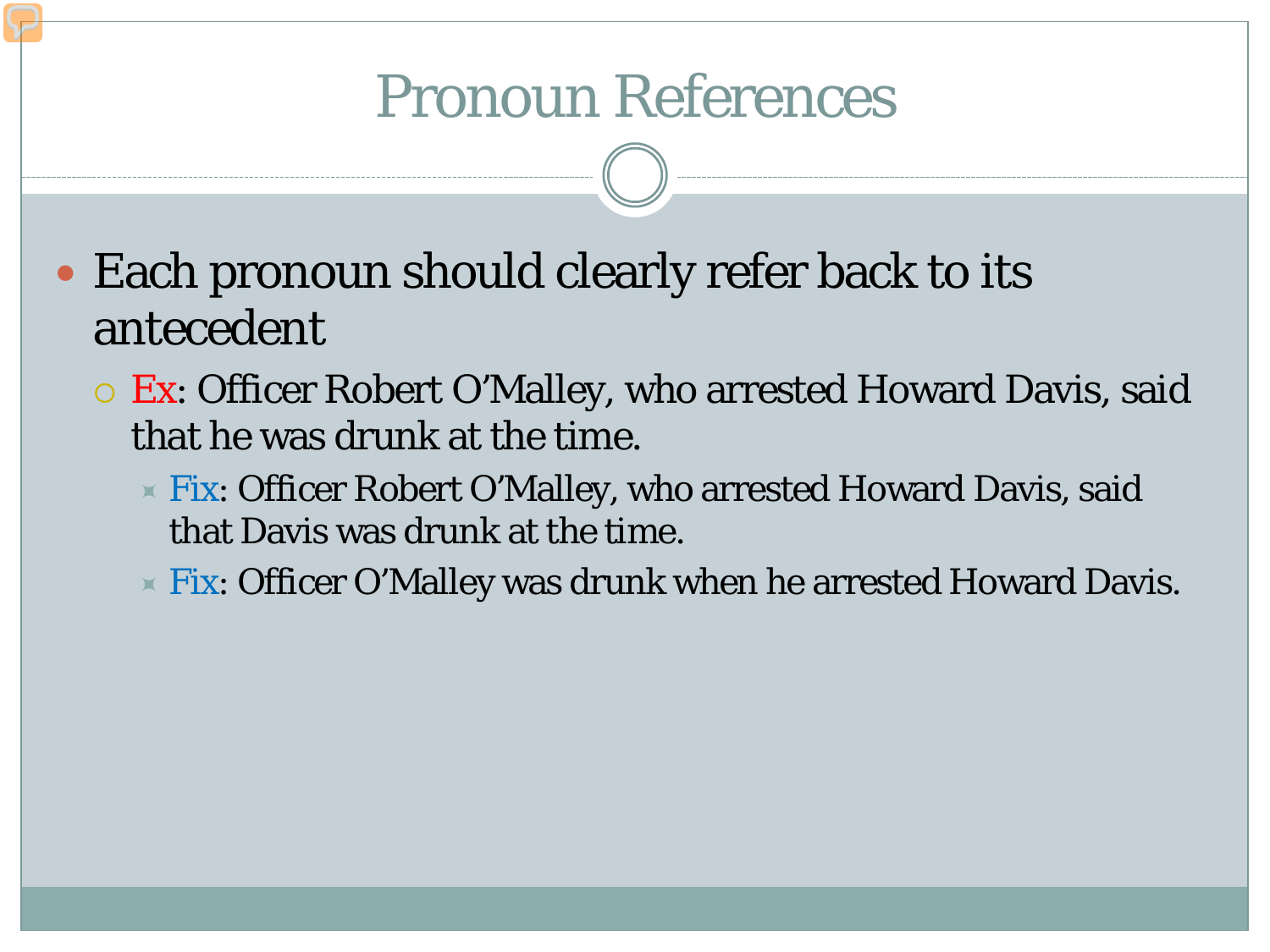## Modifiers

- **O** Prepositional Phrases:
	- $\times$  Ex: The defendant owned a cabin with his brother in New Hampshire.
		- Fix: The defendant and his brother owned a cabin in New Hampshire.
	- $\times$  Ex: The victim described her attacker as having a tattoo on his right buttock, which was shaped like a peace sign.
		- Fix: The victim described her attacker as having a tattoo that was shaped like a peace sign on his right buttock.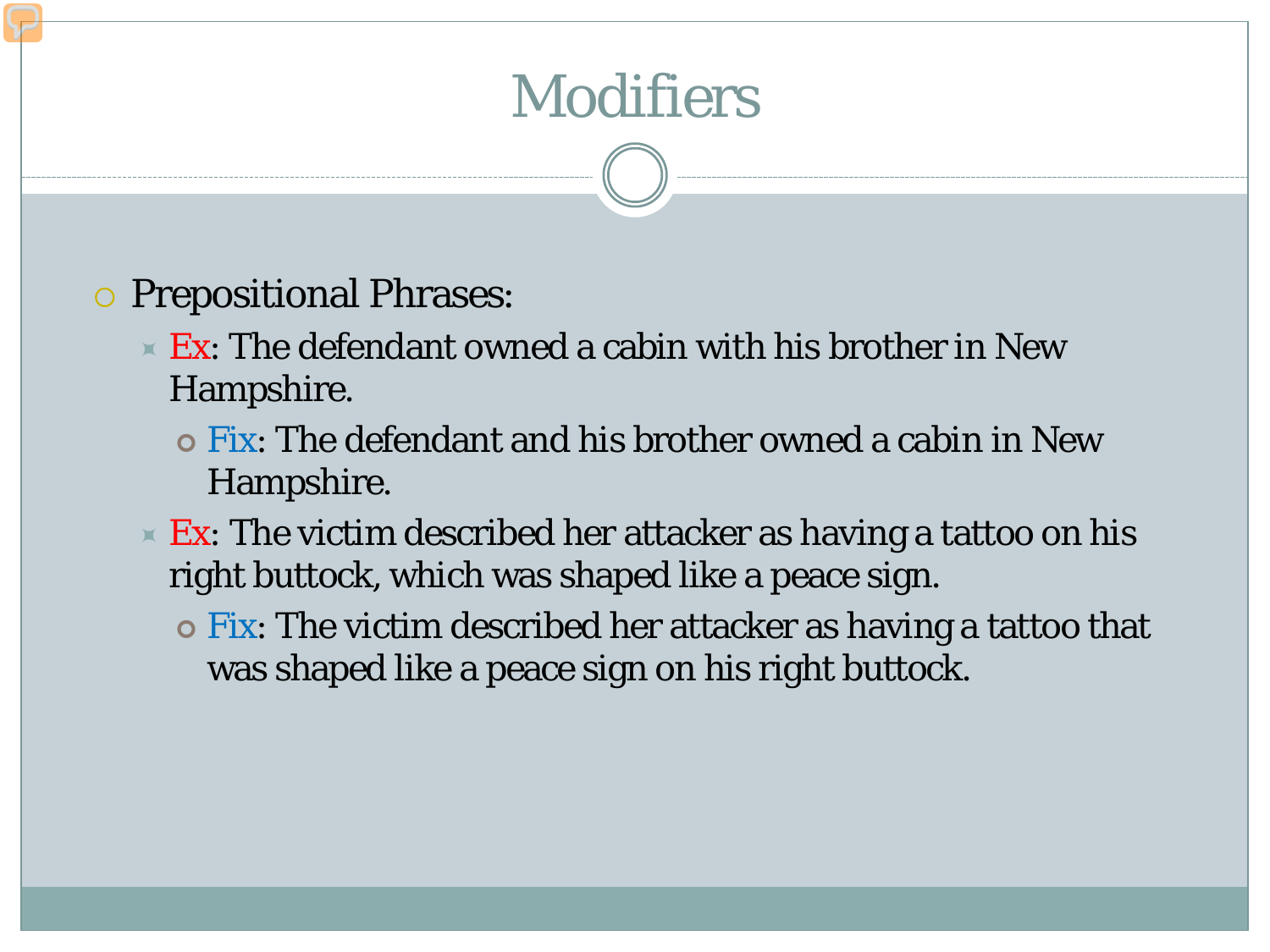## Punctuation: The Comma

#### Comma rules

- **Rule 1:** Use a comma before a coordinating conjunction joining two main, or independent, clauses.
	- $\overline{\phantom{a}}$  The prosecutor spoke about the defendant's motive, and the jury listened carefully.
	- $\times$  FANBOYS for, and, nor, but, or, yet, so
- **Rule 2:** Use a comma or commas to set off transitional or interrupting words and phrases.
	- $\times$  The trial court, however, imposed an exceptional sentence of thirty months.
- **Rule 3:** Use commas according to convention with quotation marks.  $\times$  Corbin said, "I never saw the other car."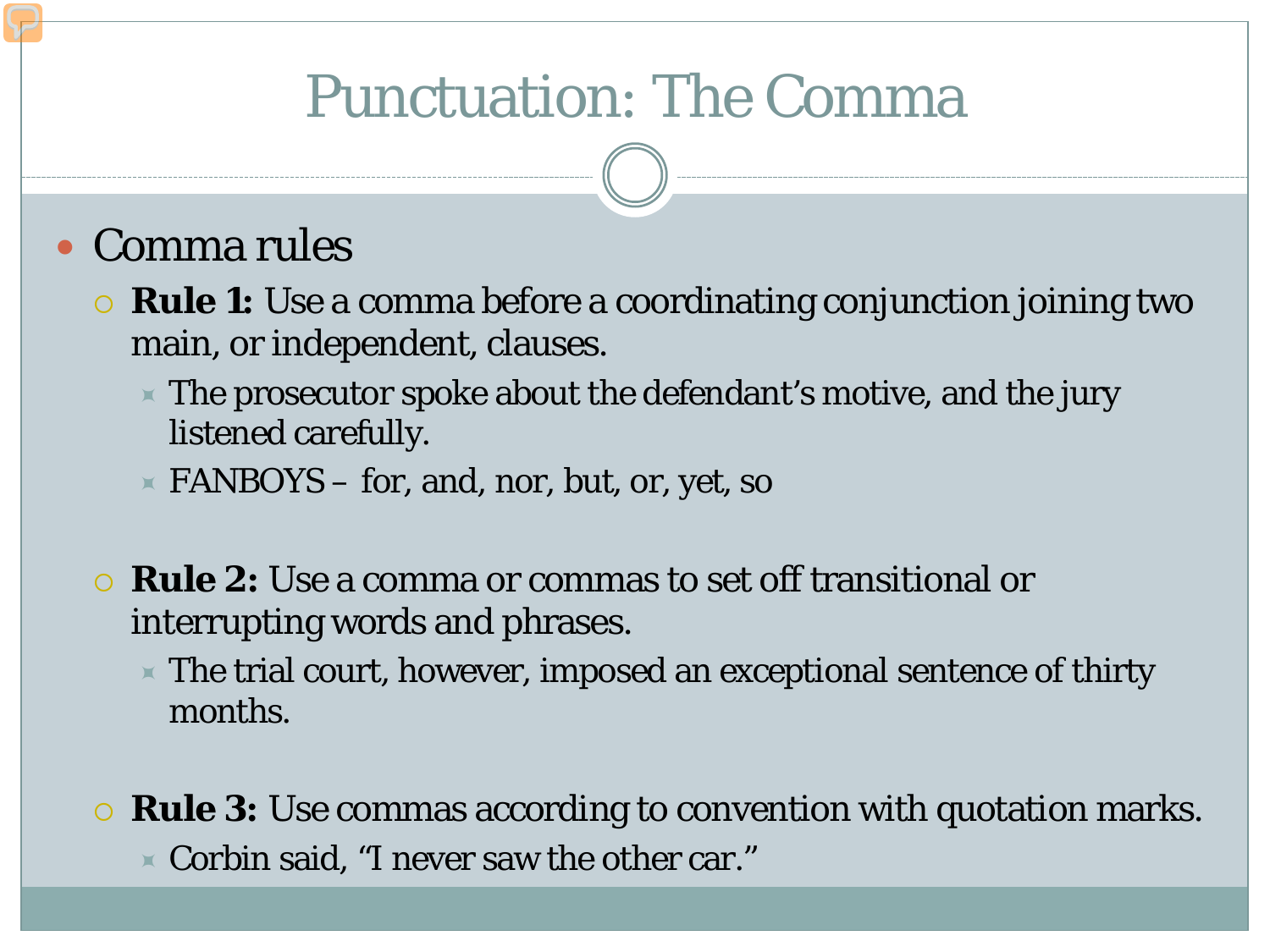## Punctuation: The Comma

#### Comma rules

- **Rule 4:** Use a comma or commas to set off phrases of contrast.
	- $\times$  Adams initially indicated that he, not Wilson, was involved in the robbery.
- **Rule 5:** Use commas between items in a series (aka serial comma or Oxford comma).
	- $\times$  Wong had no money, identification, or jewelry.
- **Rule 6:** Use a comma between coordinate adjectives not joined by a conjunction.
	- $\overline{\phantom{a}}$  The contract was written in concise, precise language.
- **Rule 7:** Use commas according to convention with dates, addresses, and names of geographical locations.
	- The land in Roswell, New Mexico, was surveyed on October 4, 2001, and purchased less than a month later.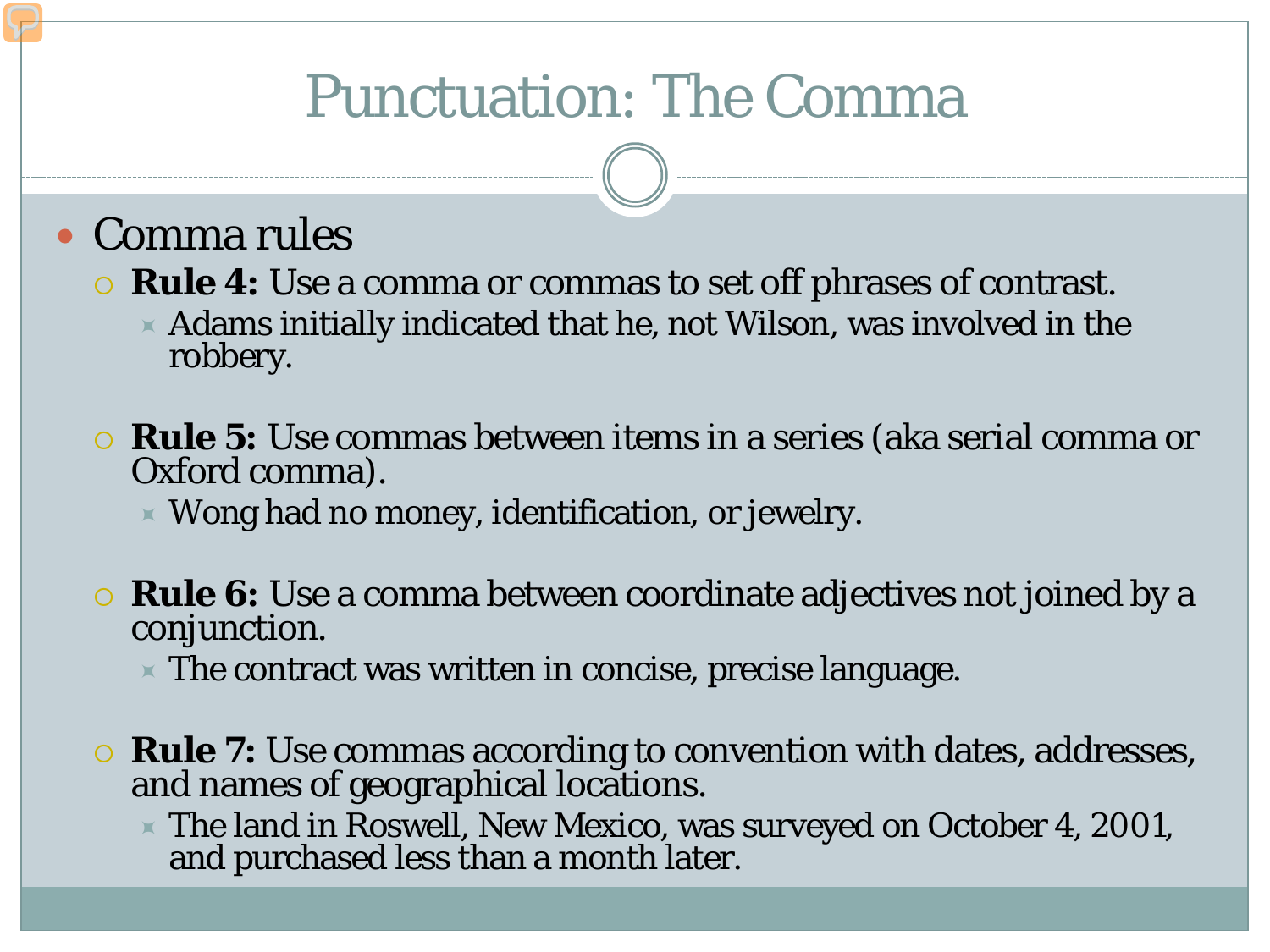#### Use The Serial Comma

- In a list of three or more, always use the extra comma before the "and."
- The company agreed to construct, paint, and seal the roof.
- The company agreed to contract, paint and seal the roof.
- Without the serial comma, the reader can become confused. Is "paint and seal" one or two processes?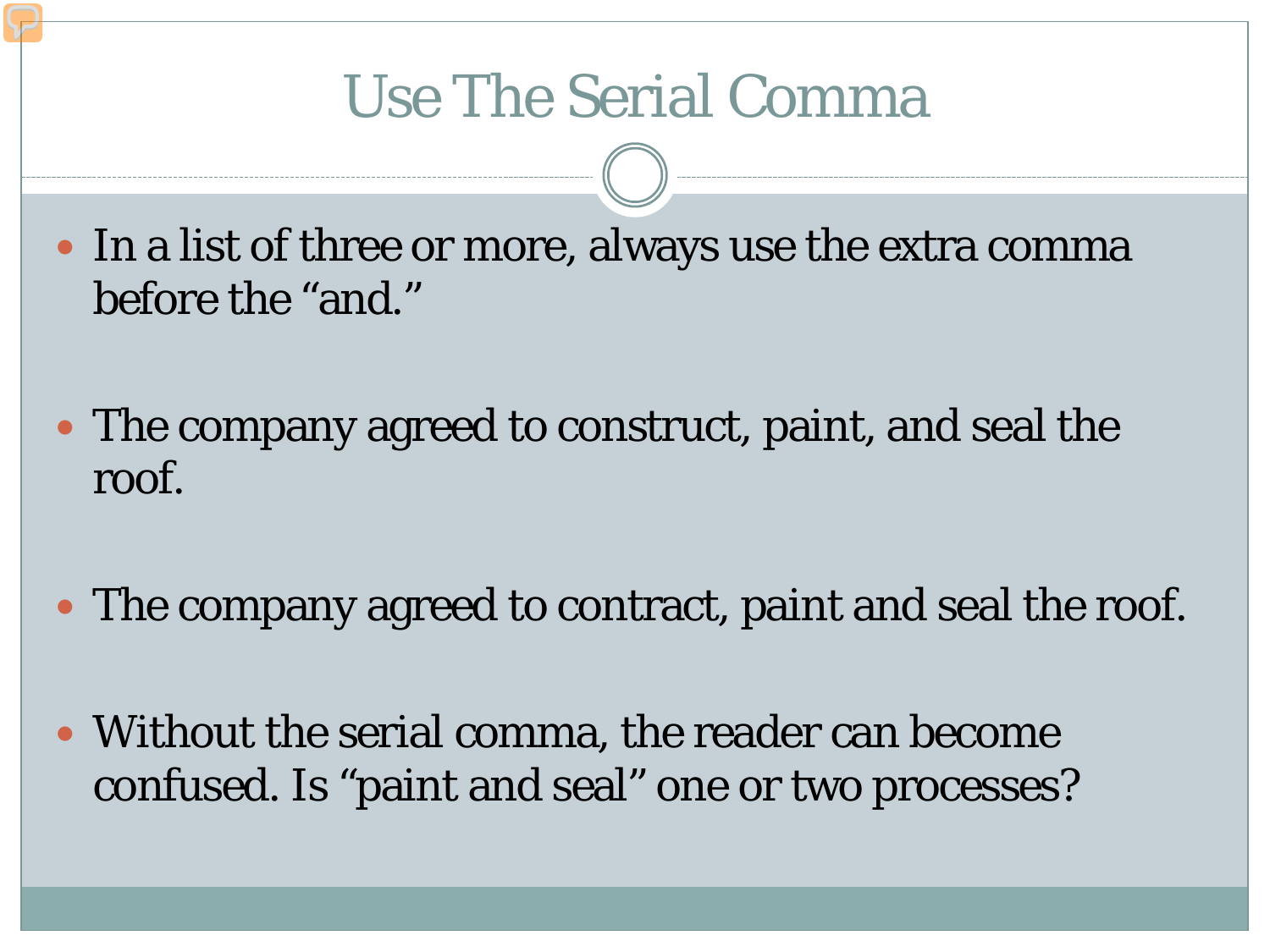## The Semicolon

- **Rule 1:** Use a semicolon to separate main, or independent, clauses not joined by a coordinating conjunction.
	- The plaintiff is a Nevada resident; the defendant is a California resident.
	- The summons was not delivered to his usual place of abode; therefore, service was not effected in the manner prescribed by law.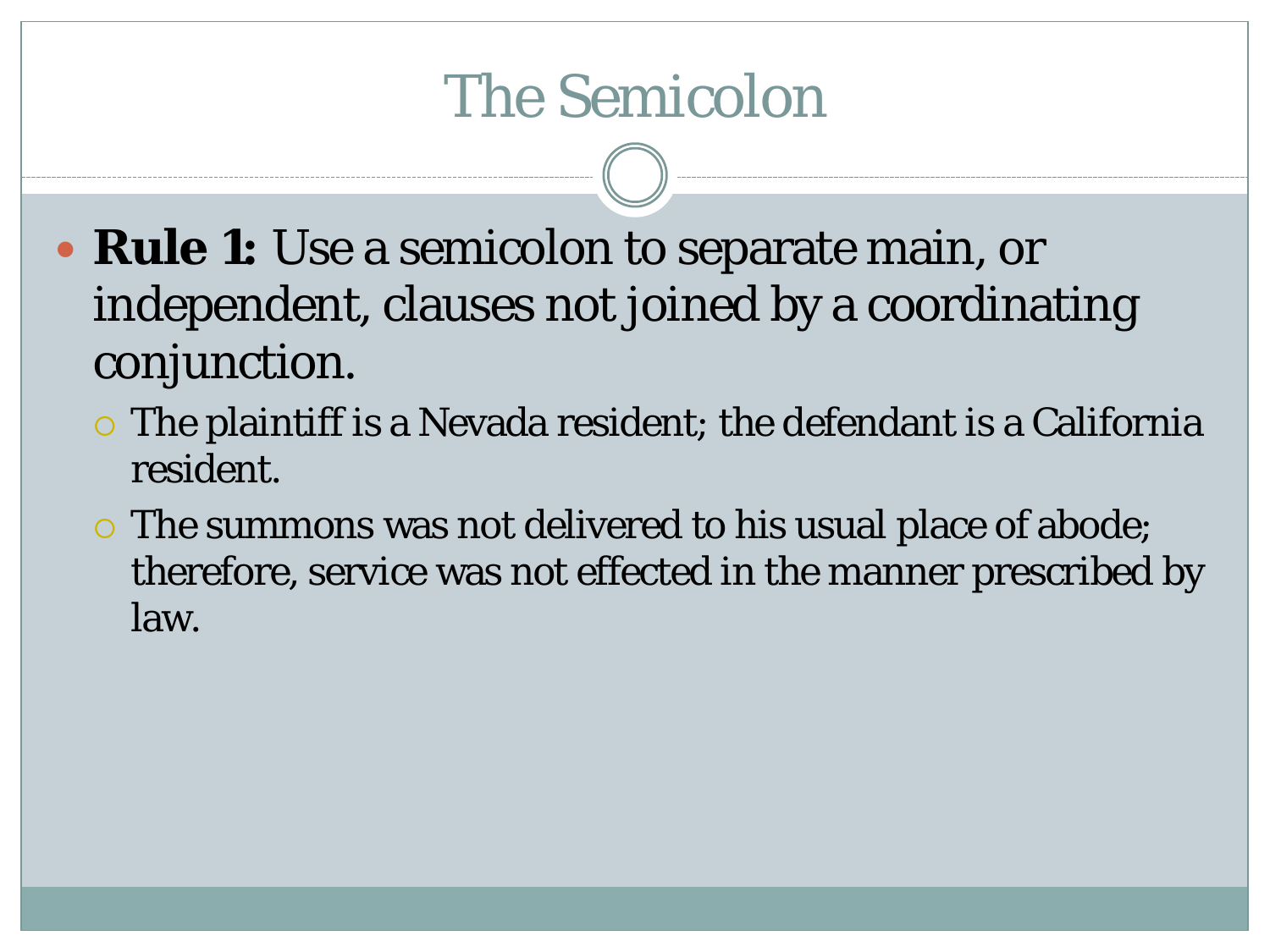#### The Semicolon Cont…

- **Rule 2:** Use semicolons to separate items in a series if the items are long or if one or more of the items has internal commas
	- The Montana court has applied these definitions to cases with the following fact patterns: the driver was asleep and intoxicated; the driver was positioned behind the steering wheel; the vehicle's motor was running; and the vehicle was parked.
	- The prosecutor called the following witnesses: Linda Hastings, an advertising executive; Samuel Hedges, an accountant; and Timothy Lessor, president of the company.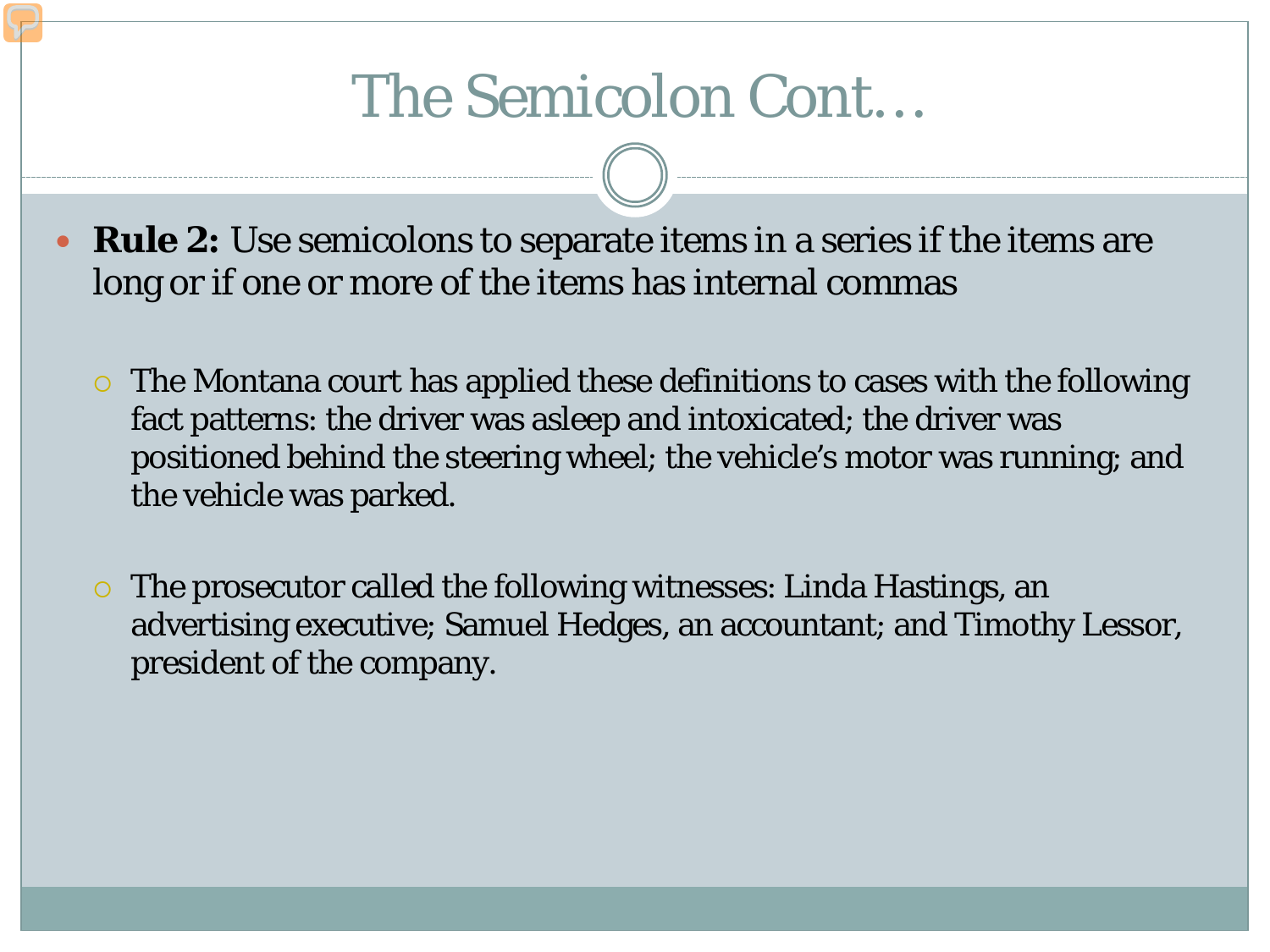## Quotation Marks

#### Quotation Marks

Identification of another's written or spoken words

- $\times$  The relationship between Southwestern Insurers and each of its agents is governed by an agreement that includes the following statement: "The location of the agent's office cannot unduly interfere with the business established by another agent."
- Ex: In his *Roviaro* dissent, Justice Clark observed that "[e]xperience teaches that once this policy [of confidentiality] is relaxed . . . its effectiveness is destroyed." Id. at 67.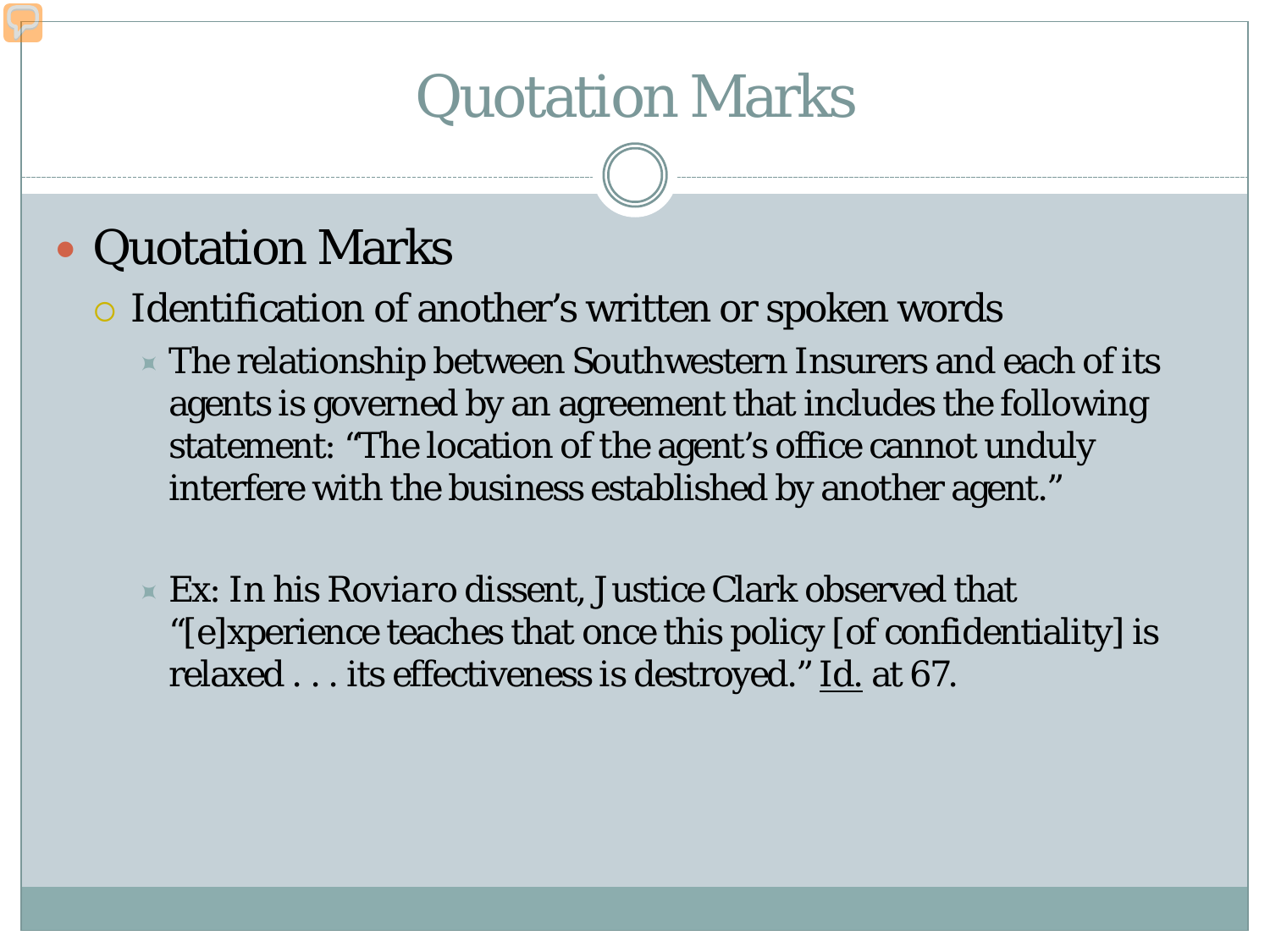## Ellipses & Brackets

#### Ellipses

- Indicate an omission in a quotation
	- $\times$  Hellen signed a quitclaim deed to Richard, disclaiming "an interest in the ... property.
	- $\times$  "We the people of the United States, in order to form a more perfect union,... do ordain and establish this Constitution…."

#### **Brackets**

- Show changes in quotations
	- $\angle$  The defendant can emphasize that asylum seekers are in a unique position of desperate need for relief, that denial of her claim is "replete with danger... that [she] will be subject to death or persecution if forced to return to [her] home country."
	- $\times$  The Fifth Amendment state that "[n]o person ... shall be compelled in any criminal case to be a witness against himself."
	- The Council authorized the construction of a twelve-story tower, finding that reducing the tower to this height "substantially mitigate[s] adverse impacts on the land use pattern in the vicinity."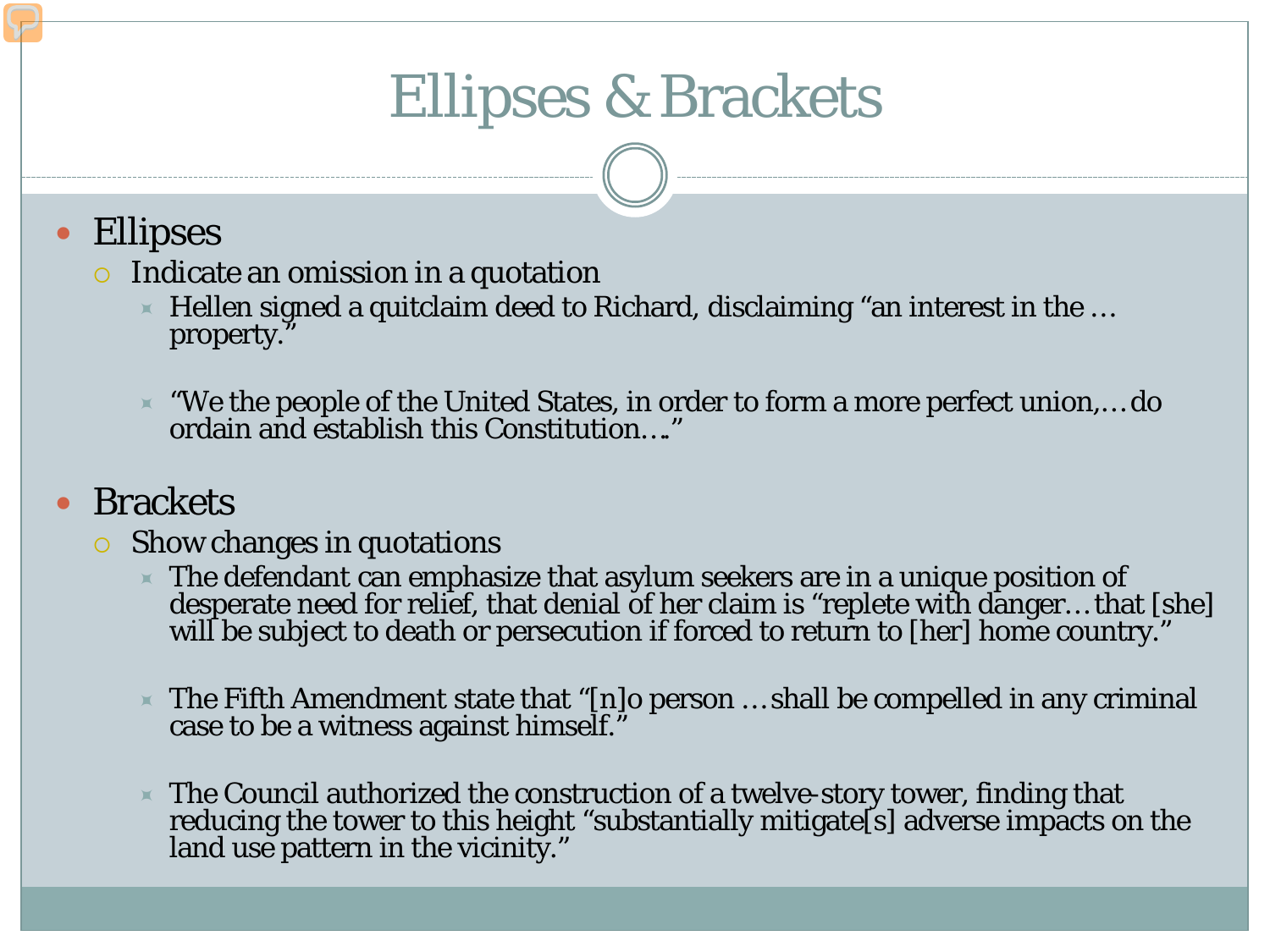#### Parentheses

#### • Parentheses

To enclose short explanations of cases within citations

- $\times$  Washington courts have held the emergency doctrine inapplicable when the actor is already in a position of peril. *Mills v. Park,* 409 P.2d 646 (Wash. 1996) (where the defendant's vision in a snowstorm was already obscured and a snowplow throwing snow on defendant's car did not constitute a sudden emergency).
- To enclose numerals that introduce the individual items in a list
	- $\times$  The company's regulations list seven circumstances under which an employee may be separated from his or her job: (1) resignation, (2) release, (3) death, (4) retirement, (5) failure to return from a leave of absence, (6) failure to return from a layoff, and (7) discharge or suspension for cause.
- To introduce abbreviations after a full name is given
	- $\times$  Beaver Custom Carpets (BCC) has been in business for one year.